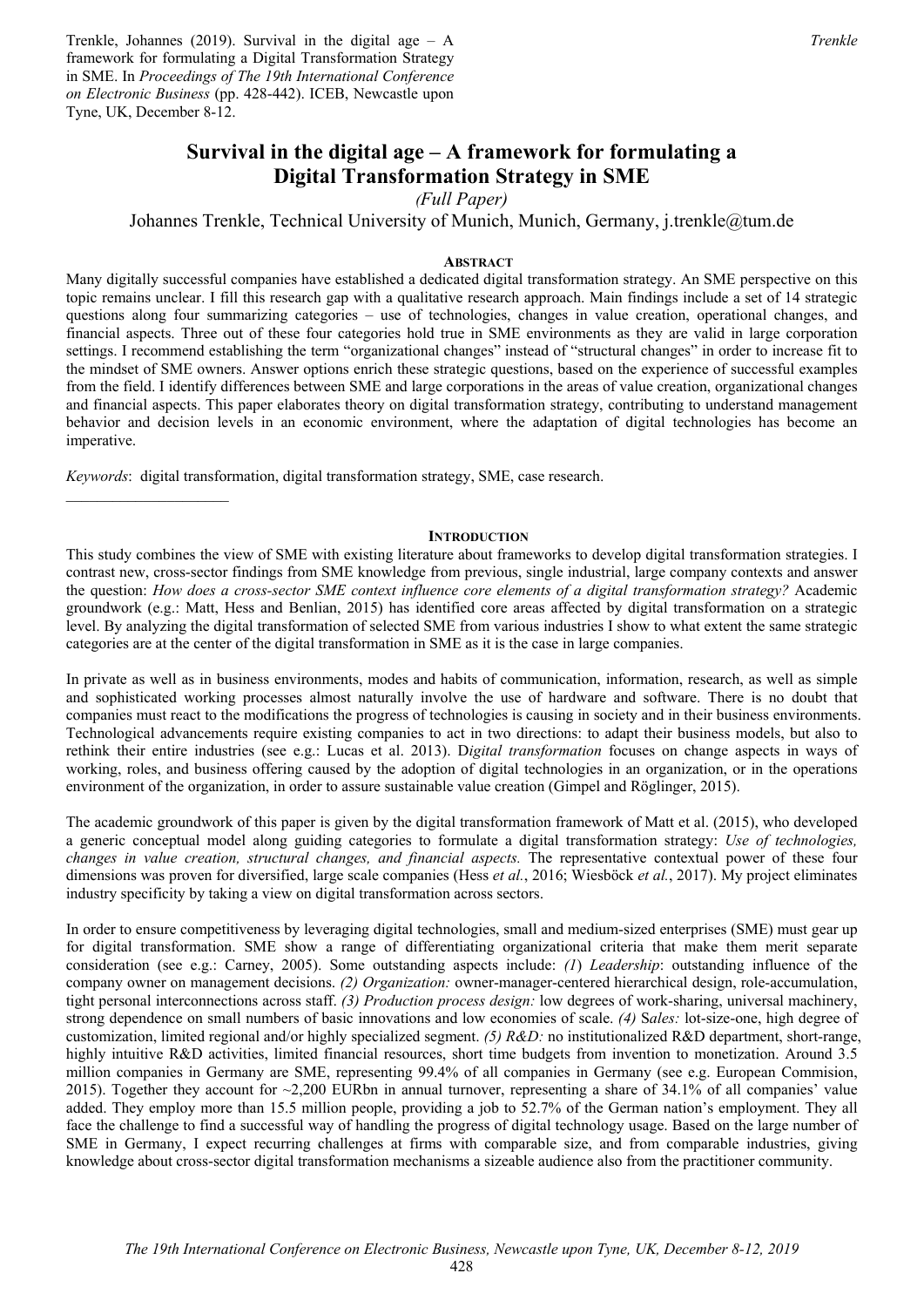From the author's knowledge, digital transformation strategies in SME remain unaddressed in literature. This study fills this gap by relying on a multiple case research design, applied to seven family owned SME from different sectors. All of them are considered typical SME, who have successfully mastered steps towards digital transformation and therefore are rich in information. By conducting open, semi-structured interviews with the seven company owners and members of the management, I provide deep insights. I triangulated the interview data by additional data sources like company websites, social media channels, books written by the company owners, press articles, and financial data. Thereby, this paper elaborates the digital transformation framework of Matt et al. (2015) towards an applicability in situations, where SME owners, independent of their profession, define a digital transformation strategy for their firm.

I find a set of 14 guiding questions a SME owner -independent from sector or industry- can follow in order to define an individual digital transformation strategy along an empirically derived path. Answer options, based on experience of successful examples from the field, enrich these strategic questions. These findings provide a twofold value-added: elaborate the scholar research on digital transformation as well as bridging the gap to practical, all-day business challenges.

### **BACKGROUND**

## **Digital transformation as a key management challenge**

The ongoing advancement of digital technologies provides an unquantifiable number of challenges for businesses of all sizes. It is a sort of "mission impossible" to find a C-level representative from large, publicly listed multinationals, who has not publicly committed to the necessity of a "digital change". Digitization, digitalization and digital transformation have become omnipresent catchwords, often lacking clarity. Scholar literature has tried to ascribe these phrases a unique definition. *Digitization* defines the (pure) technical process of converting analog information into a digital format (see e.g.: Negroponte, 1995). By bringing all types of information down to the lowest common factor, i.e. binary digits, digitization dematerializes information and decouples information from physical carriers and storage, transmission, and processing equipment. This development, in connection with multiple users' wish to benefit from the negotiation and arrangement of the meaning of the bits, set the basis for a need in interoperable standards and common definitions of application and service interfaces (Tilson, Lyytinen and Sørensen, 2010). Therefore, the term *Digitalization* comprises the manifold sociotechnical phenomena and processes of adopting and using these technologies in broader individual, organizational, and societal contexts. Matt et al. (2015) argue that the ubiquity of information technology pushes companies to explore new digital technologies and to exploit their benefits, which involves transformations of key business operations and affects products, processes, organizational structures and management concepts. In order to realize manifold potential benefits like increases in sales or productivity, innovations in value creation, and novel forms of interaction with customers, companies have to open themselves to change, within their own structures as well as beyond their borders (Matt, Hess and Benlian, 2015).

*Digital transformation* therefore emphasizes the change aspect, i.e. the managed adaptation, focusing on changes in ways of working, roles, and business offering caused by the adoption of digital technologies in an organization or in the operation environment of the organization in order to assure sustainable value creation (Gimpel and Röglinger, 2015). Riasanow et al. (2018), p. 13, define digital transformation "as probabilistic organizational change philosophy where digital technologies are used to fundamentally transform an organization's business model and value network". It is about managing internal efficiency, external opportunities, and additionally disruptive change (Parviainen *et al.*, 2017). It touches a company holistically, including external partners along its supply chain (Bowersox, Closs and Drayer, 2005), comprising the "use of new digital technologies to enable major business improvements (such as enhancing customer experience, streamlining operations or creating new business models)" (Fitzgerald et al. 2013, p. 2).

Several experts consider the impact of digitalization similar to the impact of the industrial revolution. Downes & Nunes (2013) describe how entire business models can be reshaped or replaced by what they call "big-bang disruption". Traditional industries or business models like e.g. video gaming, stock exchanges, analogue photography, portable navigation tools, physical book sellers, or physical newspapers can suffer substantial losses of significance or become obsolete, as new incumbents use digital opportunities on supply (company) and demand (user) sides. E.g. Lucas et al. (2013) show that the impact of technological advancements requires existing companies not only to adapt, but to rethink entire industries.

### **Importance of and core elements constituting a digital transformation strategy**

Via digital transformation, companies target to compete better by using digital innovations (Main, Lamm and McCormack, 2018). In order to stay competitive, companies must actively manage challenges arising from a deep penetration of technology in their entire business- and operating models. Though the imperative to act is well accepted in general, the execution of digital transformation yields many obstacles. Henriette, Feki and Boughzala, (2015) argue that a digital transformation project involves the implementation of digital capabilities to support business model transformations. They call for collaboration and interaction throughout a company`s whole organization, across operational processes, resources, internal and external users, and by this causing major change in employees' habits and ways of working. An explicitly formulated strategy for implementing digital technologies is essential in order to realize the full benefits from digitalization. Less digitally mature organizations tend to focus on individual technologies to solve lone standing problems, whereas elaborate digital strategies guide successful business transformation in most digitally mature organizations (Kane *et al.*, 2015).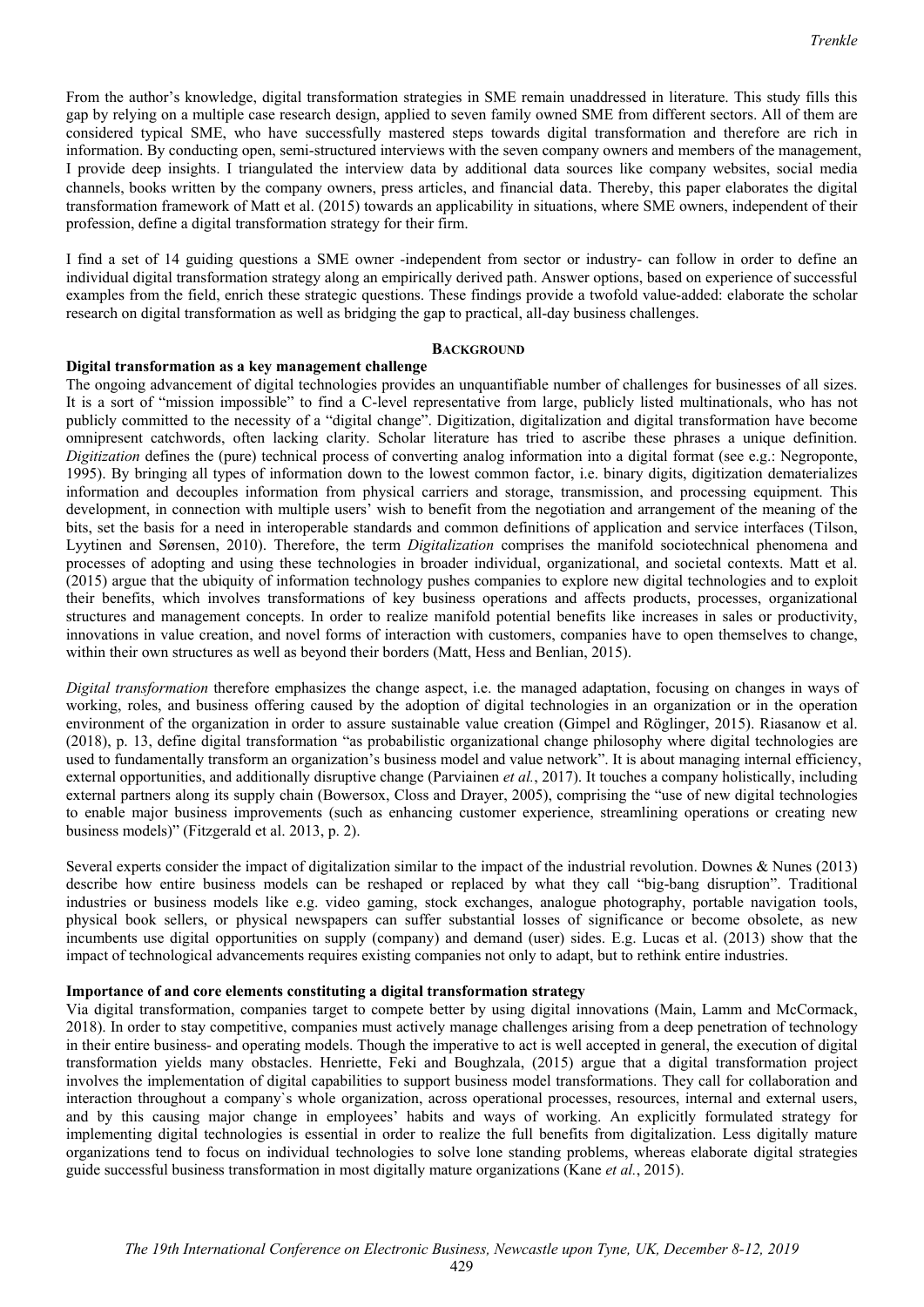Earlier research focusses on IT-strategy, that must be aligned, but subordinate to the business strategy (see e.g. Henderson & Venkatraman 1993), even in an SME context (Hussin, King and Cragg, 2002). However, researchers recently claimed for a new type of digital business strategy, nevertheless struggling how to get there. Bharadwaj et al. (2013) call for an evolution from IT-strategy into a digital business strategy, comprising IT-strategy and business strategy into an overarching phenomenon, which is defined as an organizational strategy formulated and executed by leveraging digital resources to create differential value (Bharadwaj et al. 2013, p. 472). Others demand for a standalone digital-edge strategy, taking into account the specific nature of SMAC technologies, incorporating digital and physical resources, and concentrating on specific business outcomes rather than grand strategies (McDonald, 2012). Both viewpoints agree urging for an integrated view on business and technology in the light of digital transformation, but they remain unclear about how to incorporate actions on the actual transformation steps. Furthermore, as it has been shown that not all digitalization that is possible is desirable, e.g. due to negative effects of transparency towards competitors (Grover and Kohli, 2013), companies need to consider an individual optimum of digital infusion to their business strategy.

Scholars have identified necessary strategic actions in digital transformation, thereby laying the ground to develop industry specific frameworks for the configuration of a digital transformation strategy. A case of a digital business strategy for online music content providers fosters the call for an integrated view on business and technology on a company strategy level (Oestreicher-Singer and Zalmanson, 2013). Further case study-based articles discuss guidelines for digital business strategies and organizational implications with a special focus on publishing and newspaper industry (see e.g.: Øiestad & Bugge 2014). Results indicate the necessity to entrench elements of exploitation and exploration into a company's digital transformation strategy, next to necessary innovation capacity and capabilities like resources, processes, and values. An imperative to include inter- and intra-company organizational change aspects in a digital transformation strategy can be derived from a case study from the retail industry (Hansen and Sia, 2015). An example from a toy producer lists distinctive characteristics of business strategy and business model, an enterprise platform, necessary mindset, corporate IT, and workplace environment necessary in order to create digital leadership (El Sawy *et al.*, 2016).

The digital transformation framework by Matt et al. (2015) represents a clear step towards a holistic approach for the construction of a digital transformation strategy. It claims that every digital transformation endeavor should be structured along four, well aligned key dimensions (Matt et al. 2015, p. 340-341): 1) *Use of technologies:* a company's strategic position and future ambition towards new technologies, as well as its ability to exploit them. 2) *Changes in value creation:* the influence of digital transformation on the way, a firm aims to add and create value. 3) *Structural changes:* modifications in a company`s operations, i.e. structures, processes, and skill set. 4) *Financial aspects:* deliver transparency about the urgency to act in the face of declining margins in a firm`s core business, and about a firm`s financial scope to invest in a digital transformation endeavor. These four dimensions have been explored by scholars, taking a case based view on diversified media companies (Hess *et al.*, 2016) and medium to large scale insurance companies (Wiesböck *et al.*, 2017). While in both studies, the strategic configuration especially of the "use of technologies", "structural changes", and "financial aspects" dimensions show potential for generalization, the designs of the "changes in value creation" dimension -not surprisingly- does not allow for any transfer of conclusions across sectors. Furthermore, small companies and their specific attributes are excluded from any investigation so far.

Due to their special attributes, a plain analytical transfer of existing knowledge around digital transformation strategies to SME is not permissible.

#### **RESEARCH DESIGN, SAMPLE, AND METHODS**

### **Research design**

I apply a case based research design that "investigates the contemporary phenomenon in depth and within its real-life context" (Yin 2014, p. 16). Units of analysis are digital transformation mechanisms in SME. Within a narrative section, I describe the cases in order to give the audience context, stories and meanings in order to promote understanding of each case's situation. Meanings and patterns are elaborated using an abductive approach.

### **Sample**

I purposefully chose selected examples of SME, who successfully mastered digital transformation. The scope of digital transformation as the investigated phenomenon is not limited. All cases stem from the German skilled craft sector, a unique German phenomenon, that is not clearly delimited as a business sector, comprising services and manufacturing goods providers. 94 professions belong to the skilled craft sector, being listed in the German "Trade and Crafts Code". Based on an evaluation of the employee numbers across the sector I consider craft businesses typical representatives of SME. Together with technological consultants from the chamber of skilled crafts for Munich and Upper Bavaria I selected outstandingly successful examples of digitally transformed SME, who's actions "permit logical generalization and maximum application of information to other cases […]" (Patton 1990, p. 182). In order to identify those critical cases, I used different preselection criteria (see e.g.: Miles, Huberman and Saldaña, 2014). The sample SME must have fully or partially transformed their business- and/or operating model. As a basis for judging the relative degree of digital transformation in their respective fields, IT was used (a) for fundamentally altering traditional ways of doing business, or (b) to dramatically change how tasks are carried out and therefore is recognized as being important in enabling the firm to operate (see e.g.: Lucas *et al.*, 2013, p. 372). Sampling continued until no new insights emerged from additional case analysis, meaning until theoretical saturation was reached. The final sample consisted of seven cases, all located within a radius of 80 kilometers around Munich, Germany. In order to allow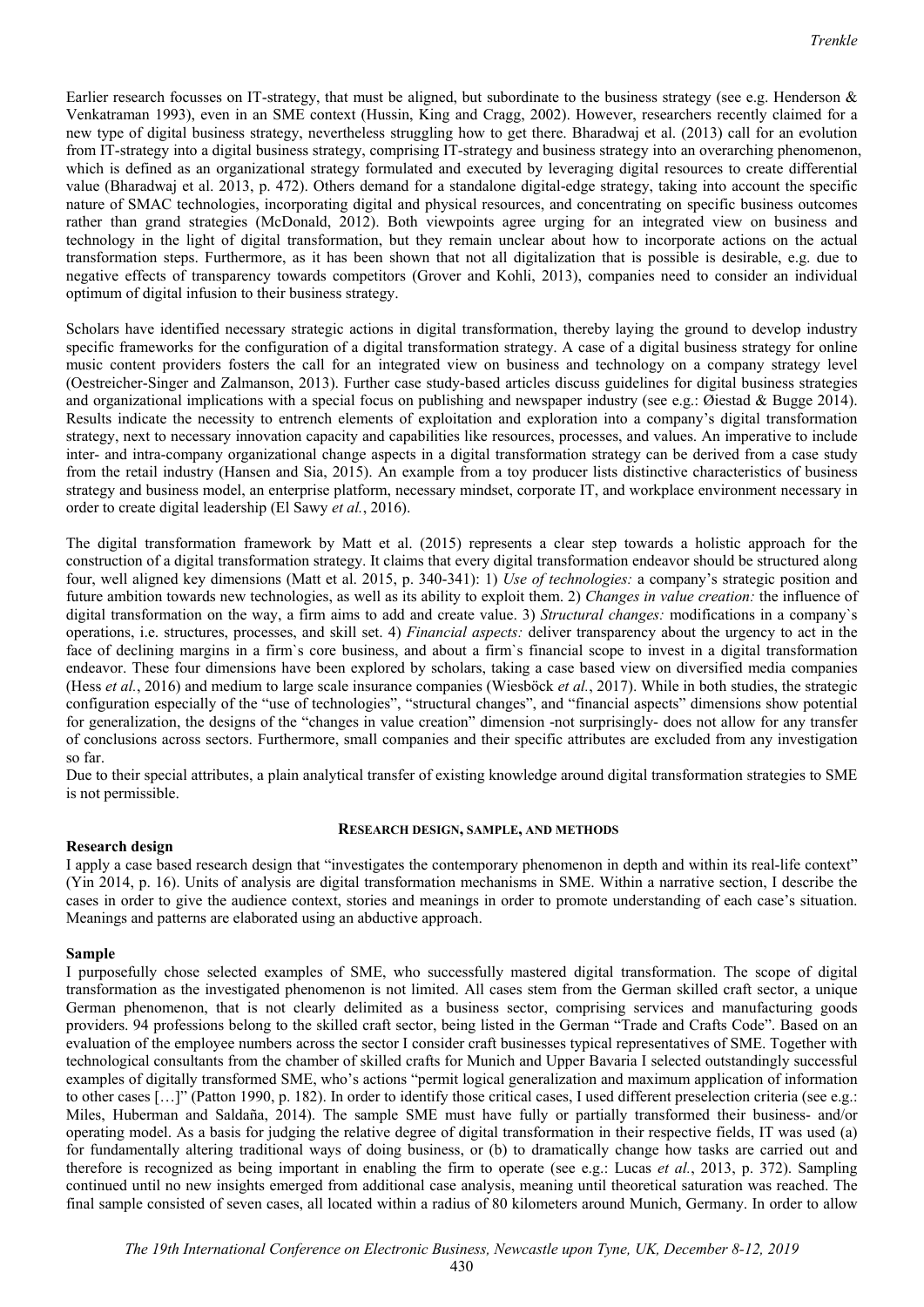for an acceptable degree of generalizability across the SME sector, I chose an industry-spanning approach. Table 1 gives an overview of the seven case companies under analysis.

| Company          | Carpenter | Denturist    | Electronics     | Electronics | Joiner    | Metalworker   | Tailor       |
|------------------|-----------|--------------|-----------------|-------------|-----------|---------------|--------------|
| (Crafts)         |           |              | technician      | technician  |           |               |              |
| Abbreviation     | A         | B            | C               | D           | E         | F             | G            |
| Core business    | Woodwork  | Dental       | Industrial-fire | Capacitive  | Woodwork  | Metal         | Textiles     |
|                  |           | technology   | prevention      | and optical |           | construction, |              |
|                  |           |              | technology      | sensor      |           | plastics      |              |
|                  |           |              |                 | technology  |           | injection     |              |
|                  |           |              |                 |             |           | molding       |              |
| Number of        | $\sim$ 20 | $\sim 40$    | $\sim$ 20       | $\sim$ 130  | $\sim$ 35 | $\sim 30$     | $\sim$ 5     |
| staff            |           |              |                 |             |           |               |              |
| Founded          | 1995      | 1981         | 1997            | 1983        | 1999      | 1985          | 1961         |
| Target market    | Germany   | Germany      | Worldwide       | Worldwide   | Europe    | Germany       | Germany      |
| Principal client | B2C       | B2C/B2B      | B2B             | B2B         | B2C       | B2C/B2B       | B2C/B2B      |
| relation         |           |              |                 |             |           |               |              |
| Organizational   | Processes | Products and | Products and    | Processes   | Processes | Processes     | Products and |
| scope of digital |           | processes    | processes       |             |           |               | processes    |
| transformation   |           |              |                 |             |           |               |              |

Table 1: Overview of Cases under analysis

#### **Data sources**

Main source of data were semi-structured, open interviews with owner managers of the selected SME. When the owner manager suggested to include additional knowledge carriers (e.g. children working in the company or co-managers), I always agreed. The number of interviews I conducted in each firm ranged from one to three. Overall, I conducted 11 interviews, which is more than in previous studies (Hess *et al.*, 2016; Wiesböck *et al.*, 2017). The interview data was triangulated based on availability by further sources of information, e.g. the firms` websites, brochures, social media activities, books, financial data, or guild information materials. I also asked accompanying junior researchers to write down their impression, providing a common understanding to formulate each company's case report.

### **Data analysis**

The interviews were recorded, transcribed and coded. I applied first cycle coding methods labeling the data blocks (Miles, Huberman and Saldaña, 2014). Then, I adopted second cycle coding methods in order to group and summarize the initially found first cycle codes into "a smaller number of categories, themes, or constructs" (see e.g.: Miles et al. (2014), p. 86). Emerging pattern codes laid the basis for cross-case analysis. From the first case, an initial SME digital transformation framework was developed. Following, I examined successive cases to see whether new patterns found match the findings from previous cases or increase variance (Yin 2014; Miles et al. 2014, p. 103).

In order to ensure a satisfying degree of transferability, case reports provide thick description. Validity and reliability in coding are supported by a three stage process proposed by Campbell et al. (2013), where I as a senior coder at start identified blocks of meaning in the interview transcripts. I gave the so-called unitized data as well as the first version of the codebook to a junior coder in order to redo the coding. After this, we compared our codes, which resulted in an inter-coder reliability of .74 on concept-level, .75 on theme-level, and .82 on dimension level (Campbell *et al.*, 2013; Miles, Huberman and Saldaña, 2014). After discussing and negotiating the results as well as eliminating ambiguity, inter-coder reliability reached 1.00 on all pattern levels.

#### **CASE DESCRIPTIONS**

### **Carpenter (A)**

A is family-owned and was founded in 1995, currently employing ~20 people. The main business is custom-made woodwork. From start, innovative production technologies where a central element in the company founders' investment activities, targeting to simplify processes and reduce production costs. The firm's strategic focus lies on private upmarket customers with a demand for high quality individualization. The automatization of production processes based on cutting-edge numerical control (NC)-machinery, able to fulfil highest requirements in the elaboration of complex geometries, helped to meet increasing customer requirements. For visualizing complex, personalized products, CAD programs are in use throughout the sales process. Considering its location in the countryside, the firm in recent years strengthened its capabilities around online customer interaction by combining a website, built according to customer feedback, with a structured online marketing approach.

CAD usage and the frictionless integration of automated production via computerized NC machines led to successful positioning in high quality, high margin sector. Being among the firsts to use these techniques in classical woodwork gave the company a competitive advantage. Highly elaborate, digital sketches including inherent NC-production-programs represent a marketable product on their own, creating an additional field of revenue. Due to the high degree of automation, the company realized efficiency gains, based on reductions in waste, increased quality, and the ability to employ lower skilled people in production. To replace mailings and newspaper advertisements, a new website was launched in 2015, which is constantly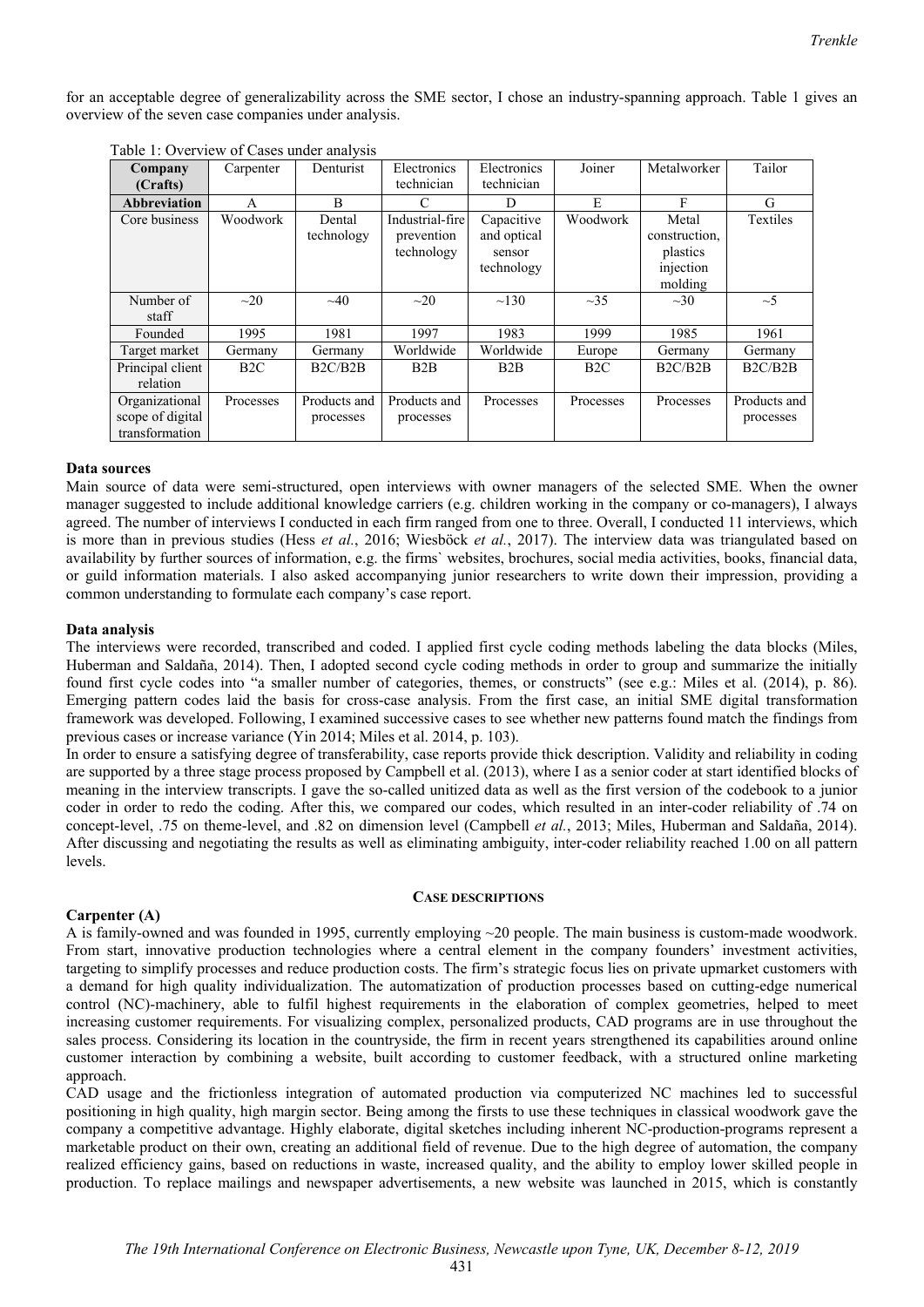updated based on customer feedback. In parallel, A started to make use of search engine optimization (SEO) and search engine marketing (SEM). Whereas sales and customer base are increasing, the marketing budget was reduced by 80%.

## **Denturist (B)**

The owner manager founded company B in 1981. With a yearly turnover of  $\sim$ 1.5 EURmn, the company employs  $\sim$ 25 people by manufacturing dental prostheses. It combines traditional dental with digital technologies. The company started digital transformation in 2002, when the owner bought the first automated milling machines for dentures. Then, as now, competing companies still traditionally produce dentures with a lot of manual effort. In order to achieve highest accuracy, the company since a decade relies on natural tooth recording using intraoral 3D-scanners, a modus operandi still ahead of industry standard. Based on digital scanning and modeling, the move to automate production appeared logical. Recently, the company digitally addressed office support processes and invested in digital proposal generation, order management and e-invoicing. Digital transformation is driven by the owner manager's fascination with the opportunities that digital technology offers across the entire value chain. He constantly observes the market for innovations around his core business, but also strives to leverage his company's capabilities and capacities even beyond.

The firm sees digital technologies as enabler of business goals and to remain one of the leading dental technology laboratories. Throughout its existence, the company was able to enhance its client base constantly by offering high quality dentures at lower cost in a shorter range of time. B's owner has developed several innovative production techniques, incorporating 3D-printing, and milling. This enabled the firm to work with non-standard materials and enabled additional products like drilling templates for dentists. B, based on own patents, sells self-developed techniques to other companies worldwide. The deep penetration of digital technologies in the value chain allowed to increase quality, reduce costs by almost eliminating defective goods, and speed up production processes.

### **Electronics technician (C)**

C is specialized on automated firefighting solutions for industrial machinery. Founded in 1997, today it employs  $\sim$ 20 people in Germany and ~10 in China to serve worldwide clients. Products are customized to client needs and offered including installation and maintenance, being constructed for spatial limited areas in machines. Digital transformation was a reaction to fast corporate growth and incorporated organizational challenges. C's industrial customers requested firefighting devices to be implemented in automated production lines already in planning and construction phases. Therefore, the company developed necessary digital interfaces. Resulting remote maintenance services are now offered additionally to the regular service portfolio. All customer communication is enabled digitally incl. electronic billing. C owns a data base covering all historical installations. Thereby, physical maintenance works at clients' sights, causing costly production outages, can be planned with a high degree of precision, including necessary parts and actions. This led to quality and efficiency improvements of products and services. At the time of this study, the firm is in the latest development stages of a completely new product family, based on the digitalization of industrial fire prevention.

The newly innovated, digitally enriched product will set a new industry standard regarding reaction times and integration in digital machinery environments. The company expects to benefit from tighter strategic alliances with its current as well as new customers. Also, C is increasing its efficiency due to comprehensive reduction in manual office work as well as digital tool usage in preparation of assembly and installation processes. Employees, based on the cloud database, digital part lists and office workflow management, can use travelling times more effectively. While in earlier years billing took several months, as technicians are on assembly for several weeks in a row, billing is now executed within days.

#### **Electronics technician (D)**

D is a world market leading producer of sensors for various fields of applications. Based in Munich, it owns branch offices in China and the USA. Core products are capacitive level sensors and optical sensors, which the company develops and produces tailor-made for its B2B client base. The firm, founded in 1983, is family-owned with ~120 employees. Due to its core product focus on sensor technology and constant R&D activities, working with digital technologies always was part of D's DNA. Customers request the firm to stay at the edge of digital developments with respect to products and processes. On the product side, the firm engages in the internet of things (IoT), developing sensors, which can communicate among each other as well as among a network of machines. On the process side, D has introduced a new enterprise resource planning (ERP) system with a customer interface, so that customers can place their orders directly within the company's order management system. Feedback from customers is given via a one-click feedback system, thereby creating an early warning system for potential process threats. Being in a knowledge driven industry led D to implement a comprehensive, yet easy to use, social-media-like internal communication platform and included knowledge management system. An automated database using text blocks was introduced in order to avoid extensive editorial work when creating user and production manuals. As the company is active globally, social business networks play a major role to communicate with partners and customers.

High customer centricity involving digital technologies has led the firm to conquer a niche market and to develop its unique selling proposition. The ERP-integrated order management helped to reduce office work and to avoid recurring mistakes due to manual data handling. Automated billing will be the next step to realize an order execution without manual interference. In order to tighten customer relationships, D is participating in the creation of a platform based B2B web shop, incorporating partner companies and allowing business customers to order integrated solutions online.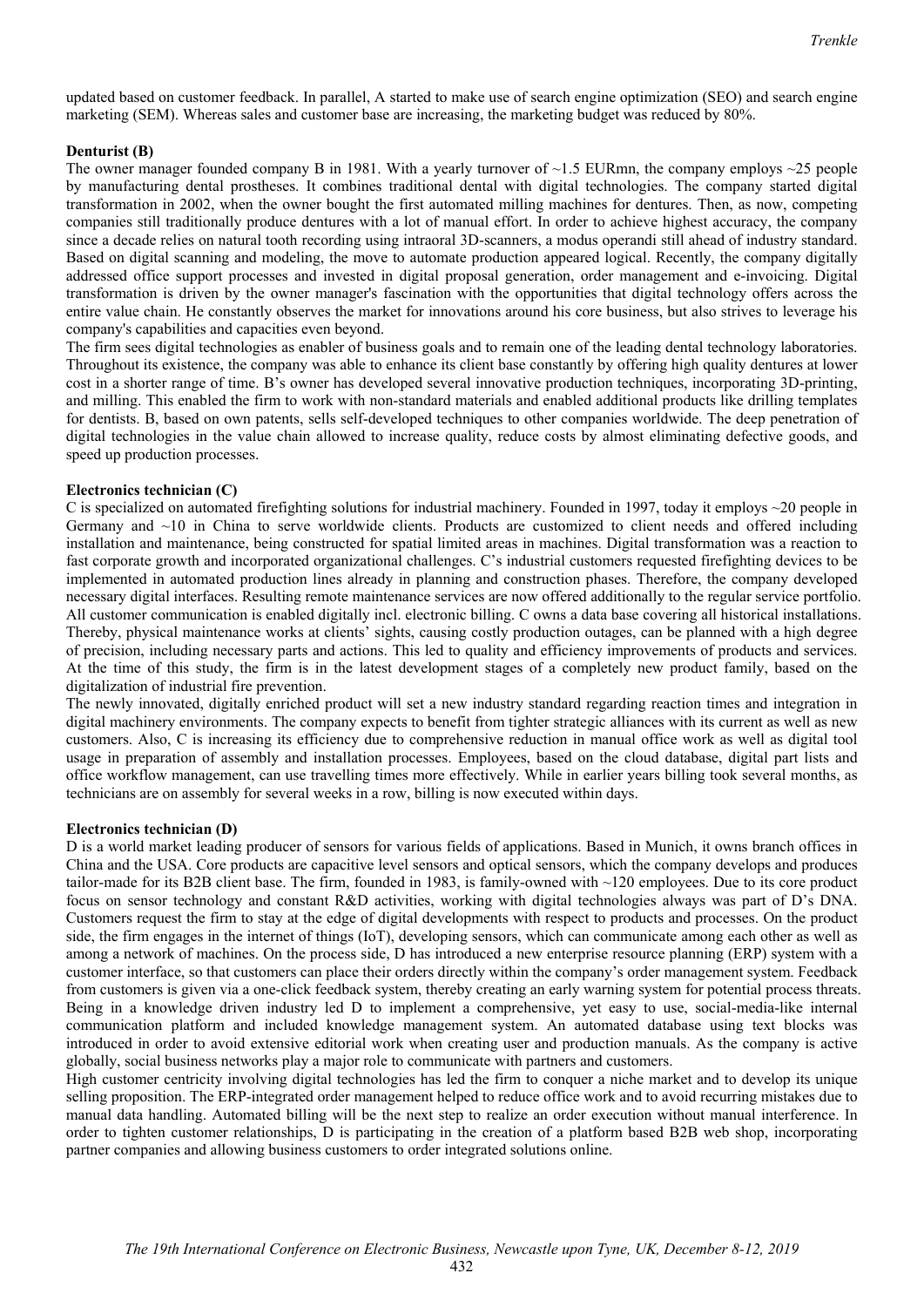## **Joiner (E)**

E's owner started the joinery with three employees in 1999. Today the firm employs ~30 people. It remains family-owned and serves the European market, focusing on production and distribution of woodwork with linoleum surfaces. At the time the owner started E, market situation was difficult caused by high competition. In wish for flexibility in personal life and less market pressure, the owner decided to leverage technological options he had in his manufacturing site, specializing his product portfolio on tables with linoleum surfaces. Based on first market success of the product, customer demand, and opportunities of e-commerce, the company opened its first web shop in 2005. Since then, E strives to use innovative technology to distribute products in a convenient, customer-centered manner, e.g. via an online 3D-configurator and integrated live chat function for direct customer interaction. Relying on online sales as single distribution channel included investments in SEO and SEM. In order to streamline the order execution process, E introduced a product-data management tool, which interconnects order entry, production terminals and customer communication.

The interplay of a highly specialized product portfolio, automated cutting, milling and finishing machines in production, and online sales, led the company to conquer a niche market. The company's expertise regarding user experience and technological capabilities around its web shop provide competitive advantage. The high degree of automation throughout the production processes yields efficiency gains. By avoiding manually caused information gaps as well as defects, customer rejects and waste were minimized. The employment of lower skilled people in production led to decreasing labor costs.

### **Metalworker (F)**

With ~30 employees, F, since 1985, is focused on the individual development and production of special purpose tools via metal and mold construction. Furthermore, it produces specialized parts for bicycles and bicycle trailers, and engages in plastic injection molding.

F's owner and management ascribe digital technologies a support function. In order to reduce the workload of office employees, e.g. taking calls by customers regarding orders and special requests, the company created its own web shop. As demand for plastic injection molding and customer requirements in this area have increased over the last years, the firm in this business field applies material handling via robots as well as digitally supported production planning.

The establishment of the web shop enabled higher sales as well as increased efficiency regarding office work. The automated production processes in plastic injection molding leveraged productivity, whereas product quality became better and output has increased.

#### **Tailor (G)**

G was founded in 1961. Being originally a toll manufacturer for leather goods, the present owner, the founder's son, created his own collection of traditional costumes and fashion. With currently ~5 employees, the company produces traditional dresses, high quality clothing for motor cyclists, and technologically enriched special clothing. Motivation for first steps of digital transformation came from customer requests 10-15 years ago. Out of a scientific project, the company was asked to combine textiles with sensors in order to document motions of the wearer. This newly gained knowledge today is used to enlarge G's product portfolio. The firm develops and distributes functional work fashion incl. sensors, e.g. to measure vital signs and environment data. As a basis for all products, the company relies on customer satisfaction and good quality. Defects are repaired in-house in order to gain knowledge and to improve new products. Due to concerns around quality and theft of intellectual property, the company only makes little use of digital technologies in production. Only standard sewing patterns are digitally exchanged with outsourcing partners, all critical expertise is kept in-house.

Proficiency in digital technology handling enabled G a position as preferred partner of various institutions and business partners, incl. universities, scientific institutes, and large corporations, when it comes to digitally enriched clothing and wearables. In order to gain financial and structural headroom for further R&D and product innovations, the company currently separates its wearable solutions business from the core business, traditional and biker clothing. Vision thereby is to improve the life of customers along their daily routines by a useful combination of digital technology and elaborate artisanship. Nevertheless, by exploiting light templates in combination with laser cutting, G was able to leverage quality and profitability of traditional products as well. ,

### **GUIDELINES FOR FORMULATING AN SME`S DIGITAL TRANSFORMATION STRATEGY**

The following section unfolds a decision framework in the form of strategic questions, each enriched by answer options company owners can choose from in order to structure individual digital transformation journeys. The basic structure was provided by the four dimensions of the Digital Transformation Framework (Hess *et al.*, 2016). Summarizing tables of all dimensions can be found in appendix 1 to 4.

### **Use of Technologies dimension**

The adoption of information technology across the company depends on the importance the owner ascribes to their usage. A general level of ambition lays ground for the intensity of technological penetration throughout the firm.

*Question 1: How significant is your firm's IT to achieve strategic goals?* The importance firm owners ascribe to the strategic necessity of adopting digital technologies shows great variation across the various companies. Opportunities as well as strategic imperatives dictated by clients are seen from different perspectives. Some firm owners consider IT to be an enabler of strategic goals. By actively absorbing digital technologies, they see new business opportunities arising. Being an enabler urges a firm to constantly observe the digital future an screen the market for technological advancements, e.g. in collaboration with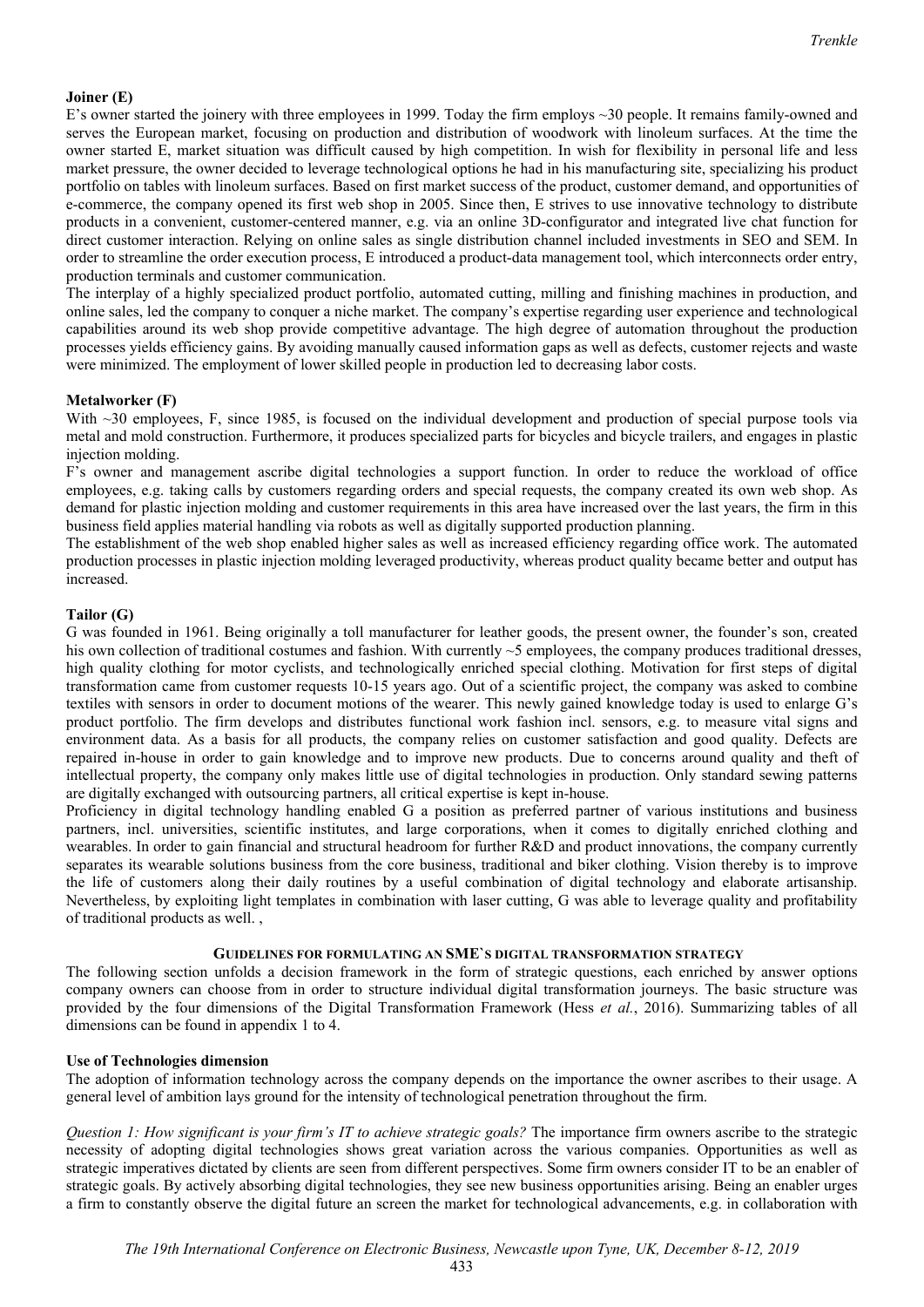scientific institutions. In contrast, other firm owners ascribe IT a support function to reach their strategic goals. In this latter case, digital technologies drive market developments, urging companies to adopt to a changing environment in order to stay competitive. Firms with a supporter lens screen the technological landscape for sources of improving their operations or aligning their processes with clients' value chains.

*Question 2: How ambitious is your firm's approach to new digital technologies?* In SME, technological ambition of the company owner is crucial for organization's openness towards digital advancements. Thereby, individual ambition is independent from the strategic role of IT as labeled in question 1, as personal experiences of the company owner, existing capabilities among the company's employees or among firms' networks, the financial situation of the company, or the risktaking appetite as well as some inventive genius are more decisive factors. While cautious company owners may in general trust on well-established technologies with a proven record of accomplishment and reliability, more curious and entrepreneurial minds might strive to dive deeply into new technological developments. Those firms who are at the forefront of innovating new technologies are labeled innovators. They search for cutting-edge technology, regarding their products and services as well as with a view on their operations. Companies, who are not engaged in this fundamental style of research but see opportunities from being the first ones to apply new sorts of technologies to their individual field of business, are named early adopters. They actively screen the market for recent developments, in their own field as well as in other sectors, and try to exploit them as early as possible in their own field. The most conservative firms, called followers, rely on well-established solutions, which have already been applied in similar environments and to similar challenges. Motives of the firms' own accord mainly arise from the wish of leveraging efficiency across processes; external triggers are mainly customer requirements.

### **Changes in value creation dimension**

Defining the model of value creation is the most severe task for the owner of a company. As digital technologies have proven to revolutionize competitive landscapes within a few years, a digital transformation strategy must target the mode of generating revenue, sources of efficiency, and the constitution of a firms' value network.

*Question 3: How can your firm digitally leverage sales?* The ubiquity of the internet accompanied by IoT technologies are changing purchase and sales processes in both, B2B as well as B2C relationships. It is an important task to define the role of digital channels in market positioning. Firms need to define how digital their interface to customers and their interaction to potential buyers should be, a crucial point in an SME environment where often there is no sales team, but instead company owners and their office support staff do sales. The cases imply that online presentation of products and services on the company's website or via social media channels is an imperative, independent from the target customer base. B2C as well as B2B focused companies all try to be present online at least with a website, but also using private and business social media sites. The same holds true for product sale via web shops. The decision for direct online sales is more dependent on the type of products offered, market dynamics and current and future customer habits than on the target customer base. Sophisticated online responsiveness labeled as the ability to enter in a mutual dialogue with the customer, using the website or social platforms as a trigger, is mainly deployed by B2C focused firms. This is also the case for the engagement in SEO and SEM. Both are only practiced by selected case companies after thorough investigation of the impact of their marketing budget allocation.

*Question 4: How can we adapt our product portfolio?* Digitalizing the product portfolio and thereby exploiting opportunities for new sources of revenue creation is a crucial task within a digital transformation strategy. It yields the chance to stay competitive and to differentiate against competitors. Digital technologies can become components of products themselves, but they can also be utilized in the development and production of analogue products to create competitive advantages. Furthermore, the case companies leverage options for individualization and standardization. Digital production techniques and data analytics allow the realization of so far impossible geometries in production, as well as digital simulation and calculation of products and services, and thereby facilitate an offering of client-individual customization via design and functionality. On the other hand, digitally enriched and data driven production processes reveal the feasibility of using identical parts or materials in situations where customers do not value manually enabled individualization.

*Question 5: How can your firm increase the efficiency of its processes?* Five out of seven cases under investigation mentioned that usage of digital technologies is mainly seen from a standpoint to increase efficiency throughout process operations. Only companies B and G tended to see digitally enabled product adaptations as their key focus, despite also exploiting digital technologies throughout their operating models. Main source of efficiency improvements across the cases is the substitution of manual production steps by automated production, thereby realizing speed advantages. Nevertheless, superior quality of goods by reducing rejects, trash and processing time is always seen in combination of seeking speed advantages. To realize the full speed and quality potential of digital production facilities, all cases benefit from a major shift in craft process operations. Traditionally, the usual, time consuming mode of operations was to program necessary metrics into every single machine on its own, which is now done centrally and only once. Another source of efficiency is the reduction of average wages in production by employing lower skilled people who need less training and experience for the handling of digital machines in contrast to manual material treatments.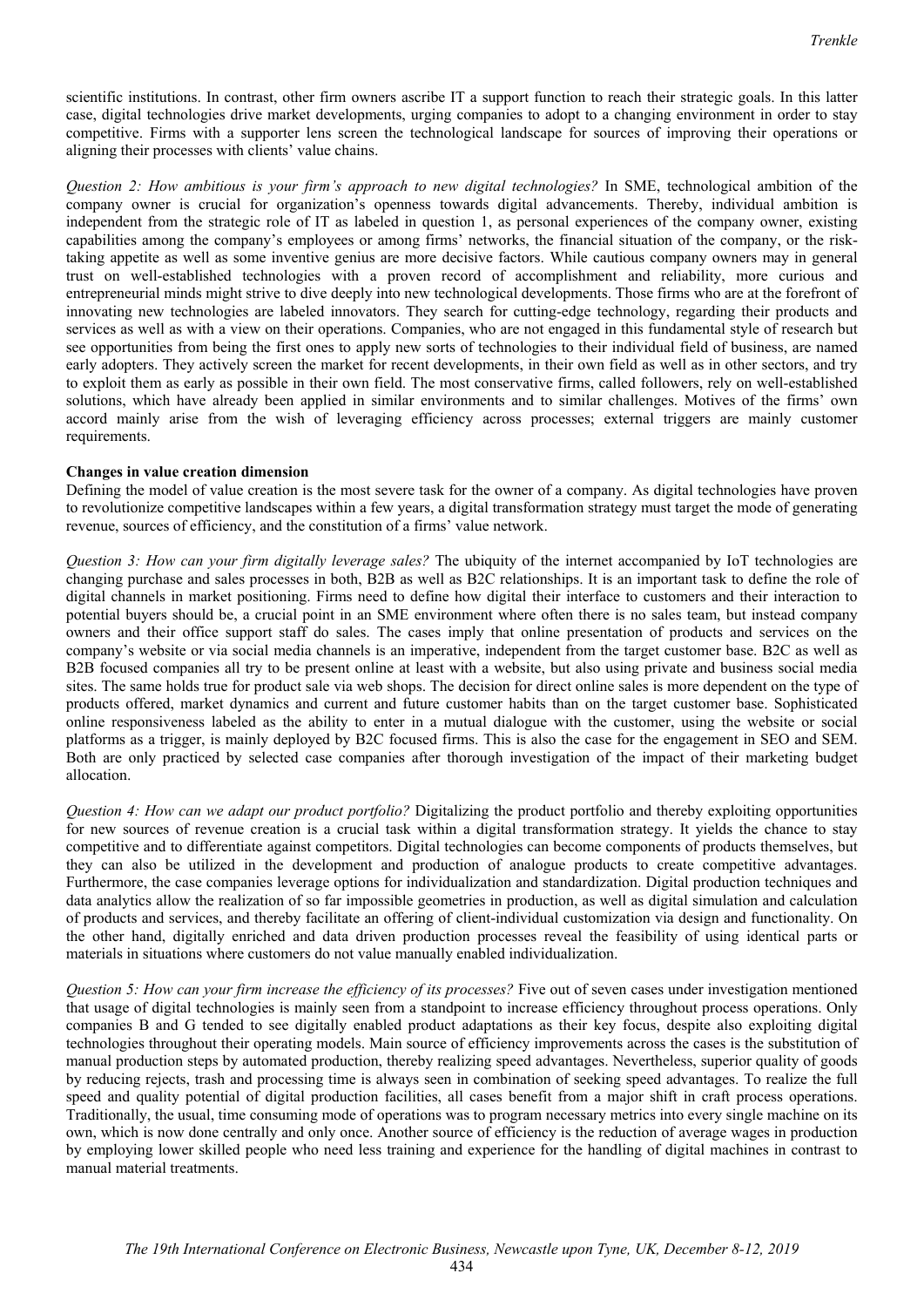*Question 6: How can your firm leverage efficiency across its value network?* All company owners see digitally facilitated or enabled vertical and horizontal partnerships along their value chain as a key factor of success in digital transformation. The internet, simplified methods of data processing, and communication via mobile tools make inter-company cooperation more efficient or even possible, as new partners can be identified via internet and social media research. Some cases use outsourcing in production, enabling an efficient allocation of technological production capabilities across the value chain, e.g. a focus on the production of selected goods, preliminary production steps or focus on design and on-site assembly. As conceptualization and realization of website design and updating as well as a firm-tailored IT infrastructure are considered rather complex tasks, all cases outsource website programming and hosting, operational systems programming, and IT services. Companies C and D are connected to their customers via electronic data interchange ("EDI") interfaces, allowing them an automated exchange of product and process data with their customers and contributing to a favorable strategic position, based on tight digital and processual integration. Some innovator companies struggle that key partners do not understand the favorable impact of their products, processes and services. Therefore, both pursue the technological education of key business partners, aiming for tight interaction and realizing joint digital progress.

*Question 7: Where is it an option not to engage in digital transformation?* It revealed to be interesting where leaders in digital transformation see potential analogue hideaways in contrast to digital imperatives. Usage of digital communication channels is considered an absolute must. The same holds true for the implementation of digital production technology. However, the company owners admit that not everything that can be handled digitally must be handled digitally. In case of proven economic disadvantages like insufficient quality of automatically vs. manually crafted products, permanent resistance from the staff leading to processual distortion, or a high risk of knowledge theft, some company owners decided to omit digital potentials. Still, almost all company owners state that some persistent advantages they draw from technology usage would not have been possible without failure, so a general "refusal of digital" is not considered a viable decision option. At last, customer requirements may slow down digital transformation as they require paper-based exchange of information.

## **Organizational changes dimension**

Going through a digital transformation requires a company to reconsider its organizational structure. Firms must define responsibilities, decide about the appropriate entity structure, plan on how to realize a necessary employee structure and how to ensure that a required skill set becomes integrated to the firm.

*Question 8: Who is in charge of the digital transformation endeavor?* A specialty of SME is the centralization of leadership where the company owner mostly plays the strategically decisive role. When it comes to digital transformation, most cases show a joint responsibility of the management team in decision making. In four of the cases, the management team consists only of family members; two cases have a person in charge of the position of technical director, comparable to the role of a chief technology officer. In all cases with a team approach, the mode of operation is that one dedicated member of the team is responsible for making suggestions towards technological improvements, but final decision and execution are taken care of as a team.

*Question 9: Do you plan to integrate new operations into existing structures or to create separate entities?* In the execution of digital transformation, some company owners reach a seminal moment, where they ask themselves about the strategic relationship between their traditional and their future business models. Across the case companies there where two decisive factors that bring along the strategic question of how to arrange the future company structure. At first it can occur that new business operations require technologically skilled employees like engineers or IT specialists, who tend to earn a lot more compared to previous employees. At second, necessary investments tend to raise considerations around financial resources and the incorporated risk profile of the company.

*Question 10: What types of operational changes do you expect?* Being able to react and adapt requires a clear understanding of expected changes that digital transformation will cause across own as well as contiguous industries. The most important area of change is seen in the improvement of business processes, where incremental developments in the future are expected at an even more intense level than today. Mainly affected are production and office related areas, where e.g. the use of workflow management systems, product data management systems as well the integration of NC programming and production still yield a lot of headroom for improvement regarding usability and customizability to individual requirements of businesses. Along come expectations around a new set of required skills based on digital technologies. In all areas of the firms, employees will need at least a basic understanding of digital tools. A third aspect of expected change concerns products and services. The firms agree that classical craft products will remain also in a digitalized world, but clients' expectations regarding quality, design, and delivery times will increase due to the exploding number of design and functional options, logistics, and digital production techniques. Besides, digitally enriched products are expected to see considerable market growth.

*Question 11: How can your firm realize a target employee structure?* As most of the case companies expect a changing skill set among their staff, the acquisition of necessary competencies is seen of major importance. All firms agree that two modes must go together. On the one hand, the companies must develop their existing staff by fostering general willingness to develop additional knowledge. On the other hand, all companies agree on the long-term necessity of attracting young employees, so called digital natives, to push digital transformation. Thereby the formal qualification, e.g. in a certain skilled craft, steps back against the digital affinity and knowledge of digital tools of applicants. Hereby, all cases see a positive side effect of being a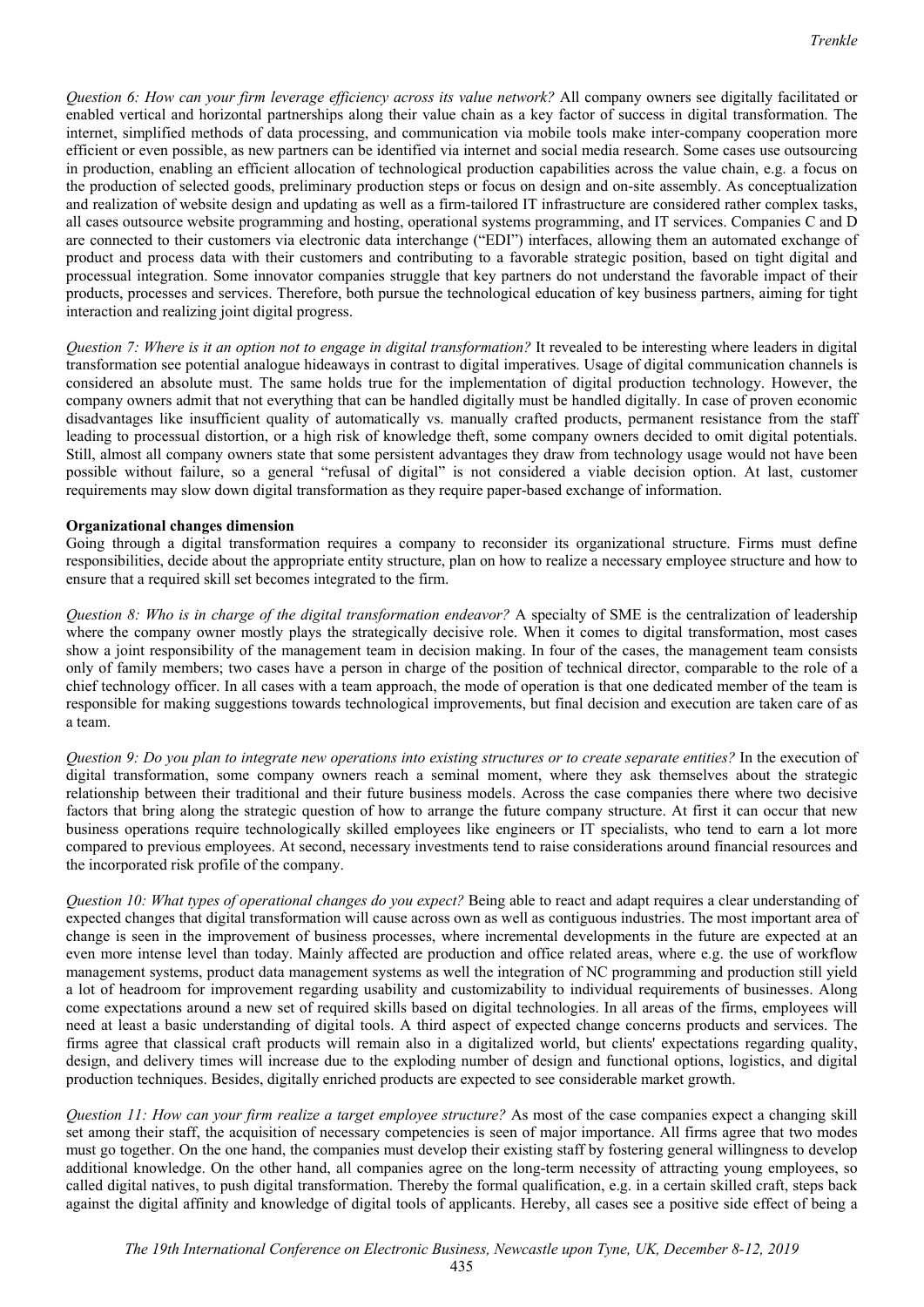digital leader. Whereas many companies generally complain about the scarcity in skilled workforce, the companies under investigation consider their reputation as a clear advantage in this war for talent.

*Question 12: How can you personally acquire necessary competencies and inspiration?* The ability to assess technological advancements requires the company owners to be familiar with major technological developments in their fields. All cases show that mastering digital transformation requires both, formal competencies as well as the inspiration to transfer them to their traditional craft business models. Since both go hand in hand, there is no difference between the options where to obtain them. Internally, company owners source their knowledge from regular feedback, given by their staff. External sources for expertise are evaluated by the case companies purposefully on an implicit cost-benefit-basis. All cases consider the chamber of skilled crafts a valuable source of knowledge but vary in the intensity of usage. Some rely on the consulting services of selected experts, whereas others regularly take part in information sessions. Other options to obtain external knowledge and impulse are voluntary, self-organized experience exchange groups, or trade fairs, where company owners search for products and machinery augmenting their sources of value creation, in addition to meeting clients and highlight their own developments. A last option to capture external knowledge are specific vertical networks, including e.g. practitioners from related industries, and scholars from academia.

### **Financial dimension**

Most of digital transformation efforts require significant investments, e.g. in assets, human capital, but also R&D. The case companies ascribe 30-70% of their total yearly investments to digital technologies. They also agree on an implementation and learning time of at least one year until positive effects from digital transformation components are realized. Therefore, a solid financial structure is critical. At the same time, eroding margins in traditional core business areas may trigger company owners to consider steps towards increasing efficiency or exploiting new revenue sources. To finance all endeavors, different sources of capital are worth evaluating.

*Question 13: How strong is the financial pressure on your current core business?* If primarily analogue business models continue to deliver sufficient profits, many company owners neglect the necessity for digital transformation. When margins start to plunge, it may be too late. Therefore, company owners should carefully evaluate their whole product portfolio based on the inherent financial pressure, i.e. the ability to deliver stable or, at best, increasing margins. As soon as they see signs for margin deterioration, action becomes an imperative. For SME, this aspect becomes even more important due to limited economies of scale. Four of the seven case companies see a major threat for themselves as well as other craft businesses, when industrial players enter competition with small-capacity craft businesses, e.g. based on technological advancements that enable lot size one without profit limitations.

*Question 14: How will you finance the digital transformation endeavor?* Financing digital transformation activities remains a tough question for SME, especially as limited financial resources are one of the key characteristics. In general, due to limited size and recoverable assets, banks remain reluctant when it comes to lend money, especially for digitally ambitious endeavors without proven economics. Still, most cases under investigation see a mix of internal funds from cash flows and loans by their house bank as sufficient. Additional equity financing to fund digital venture ideas is only considered by one firm owner. The rationale is the lack of openness and understanding of his house bank for innovative business ideas, accompanied by own risk considerations to secure the persistence of traditional business. Therefore, the owner sees no alternative than using all financing options possible for gaining headroom for incremental growth, especially private equity in the form of venture capital and crowdfunding. Wherever possible, all companies have already applied for public funds, e.g. economic development programs, subsidized loan programs, or research funds.

#### **DISCUSSION**

Confirmations and differences from existing findings arise on three levels: the *style* in which SME owners tend to think about the development of their business compared to employed managers, relevant *categories* to be covered, and around the *options* company owners can choose from in order to individualize their digital transformation strategies.

SME owners think in a selected *style* about the formulation of their individual digital transformation strategy. This holds true across all categories but becomes obvious when defining aspects of future value creation and organizational aspects. It appears that SME owners tend to define a strategy for their firm highly realization focused. This is indicated by the fact that they ask themselves e.g. "How can my firm digitally leverage sales?" and see the options "Present products on website or in social media", "Establish web shop", "Engage in Search Engine Optimization/Marketing", and "Communicate with customers online". They also ask, "How can my firm adapt its product portfolio?", potentially with "Fully digital products", "Production techniques/ patent usage", "Individualization", and "Standardization". I find that SME leaders take a multichannel perspective as well as a limited number of potential optimizations in their product offering for granted and set this knowledge in the context of their business. Results from larger corporations tend to be contradictory. While findings from media industry are in line with my results (Hess *et al.*, 2016), findings from insurance industry indicate that the decision options towards a digital sales channel transformation is not predetermined between analog/physical (Wiesböck *et al.*, 2017). Dissociated from any industry specificity, SME leaders seem to sacrifice some degree of freedom in their decision making towards the scope of their digital transformation in order to gain focus on the realization of benefits.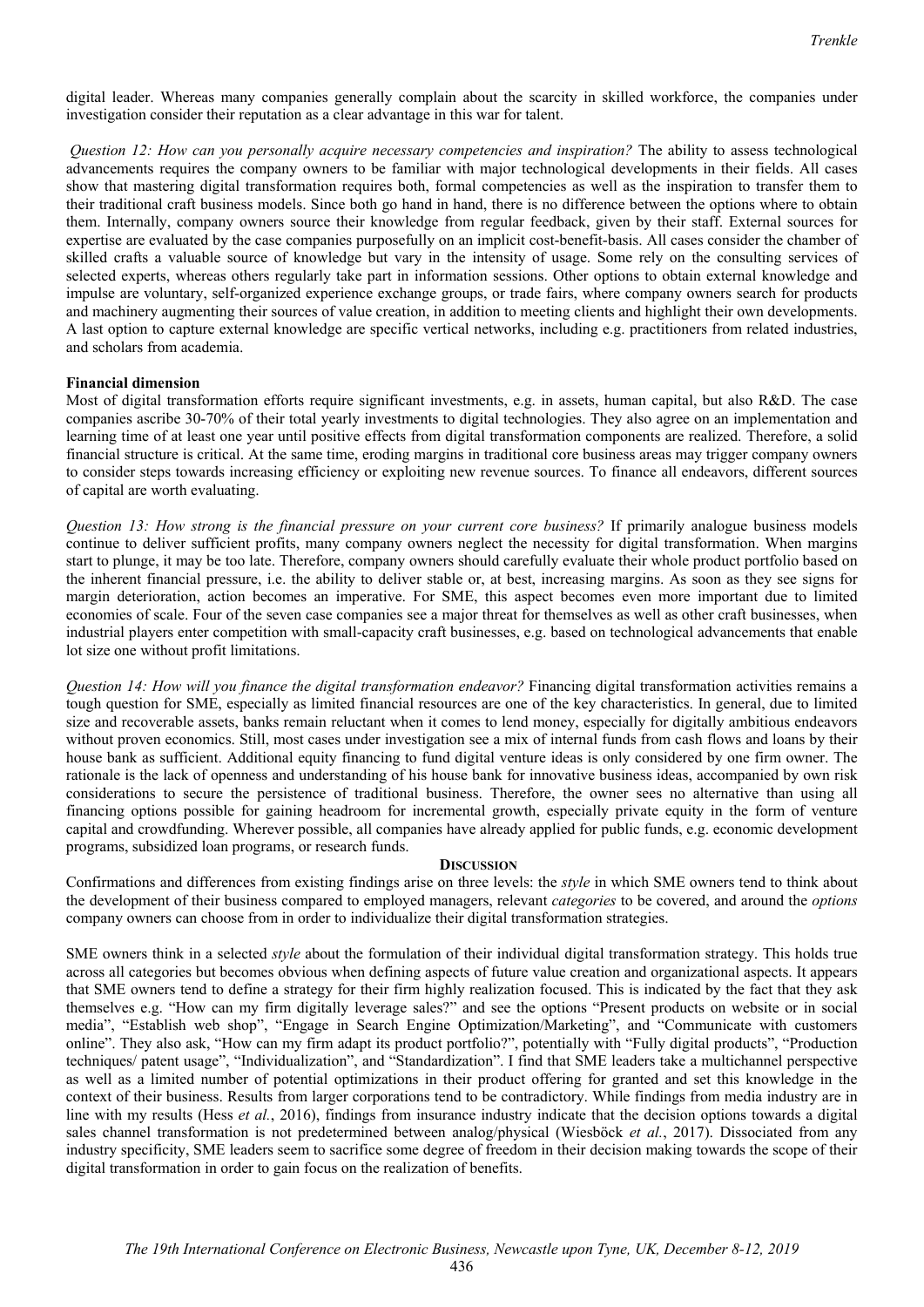The general architecture of the digital transformation framework (Matt, Hess and Benlian, 2015) is corroborated by this study. *Use of technologies, changes in value creation,* and *financial aspects* remain top-level strategic dimensions valid for SME. This fortification shows the theoretical suitability of the construct to analyze digital transformation on a common ground. Regarding applications in practice, this finding indicates that practitioners can define digital transformation strategies with at least an acceptable probability to succeed for various companies on the common ground of the proposed categories. Nevertheless, in order to increase fit with the driving thoughts of the owners of the companies under analysis in this study, I suggest to introduce an "organizational changes"-dimension instead of a *structural changes* dimension. In their initial framework, Matt et al. introduced "structural changes" referring to "variations in a firm's organizational setup, especially concerning the placement of the new digital activities within the corporate structures" (Matt et al. 2015, p. 341). While I agree on the importance to assign responsibilities, organizational positioning of new activities, focus on operational changes and the development of competencies, I see these aspects in an SME context affecting structural as well as operational aspects. As SME show differential structural characteristics compared to larger corporations, operational and human centric aspects like employee structure or business network of the owner manager gain higher importance compared to formal responsibilities and compared to the integration of new operations in the firms' structures. The term "organizational changes" incorporates more emphasis on human factors in the conception of a digital transformation and therefore provides a better representation of the SME context.

Regarding strategic questions and options within the overall four categories of the digital transformation framework, I find three categories to be influenced by the SME environment. Only the *use of technologies* category, defining the importance a company is placing on IT in general, and its technological ambition, proves valid also for the seven SME companies in this study, as it has done for media companies (Hess *et al.*, 2016) and insurance companies (Wiesböck *et al.*, 2017). As this fact confirms the generalizability of the digital transformation framework as a theoretical construct, it points out an essential acknowledgment for the management practice in digital transformation: ascribed significance and ambition by either company owners or managers form the basis of success in digital transformation throughout every business environment.

The category *changes in value creation* is strongly influenced by the SME setting. I find five strategic questions SME owners ask themselves around the future scope of their value creation metrics. The structure of these questions represents a comprehensive toolbox where digital technologies support the management of SME to strengthen elementary parts of their business model. This comprehensiveness has not been identified within specific industrial, large corporation environments. Digital transformation strategies in the media industry are limited to transformations in sales, product offering, and resulting future main business scope, neglecting an efficiency perspective (Hess *et al.*, 2016). Large insurance franchises cover aspects of operations and efficiency next to sales, product offering and new sources of revenue creation and ask for the future main business scope (Wiesböck *et al.*, 2017). Covering and bundling those same aspects, the SME perspective I present is less differentiated based on its industry-neutrality. New questions from the SME perspective arise in two fields. Firstly, SME owners strive for inter-company efficiency by trying to leverage efficiency across their entire value networks in collaboration with suppliers, partners and clients. Secondly, they urge to become indispensable partners for their clients by getting connected to them via automated interfaces or engage in the technological education of their business partners. Another SME specialty is depicted by the option not to engage in digital transformation.

Having elaborated on the term organizational changes in the contrast to structural changes before, I find SME influence especially on the content level of this category. The owner manager himself together with his management team always takes the responsibility for transformational actions. There is no C-level structure of responsibilities as seen in large company environments (see e.g. Hess *et al.*, 2016; Wiesböck *et al.*, 2017). SME always take steps of digital transformation based on an integration in existing corporate structures. Only in the case of highly ambitious initiatives, SME consider founding new legal entities. In this perspective as well as in the focus of expected operational changes, there is no difference in the findings on SME compared to larger corporations. Further differences arise from the operationalization of competency building. Large corporations from media and insurance industry take a portfolio management approach towards competency building, incl. takeovers and external sourcing (Hess et al. 2016a; Wiesböck et al. 2017). SME focus only on two areas of actions: they develop their existing staff and are eager to attract young, digital affine talent. It is in the particular interest of SME owners to find ways to personally acquire the necessary knowledge about digital technologies. Taking their own responsibility for the firm for granted, they consider proficient knowledge around future developments driving their business as mandatory and evaluate multiple options for knowledge generation. Surprisingly, research on large corporations neglects this aspect.

Finally, this study extends the financial aspects category from the SME perspective. SME owners as well as corporate managers examine the margin development in their core business areas in order to prioritize the necessity of investments in digital technologies. When it comes to financing, SME differentiate more sources of capital in comparison to large corporations, incl. public funds. External equity financing and crowdfunding remain niches, but still observable.

#### **CONCLUSION, CONTRIBUTION, AND LIMITATIONS**

This study extends previous work on digital transformation strategies in specific industries, all conducted based on case studies of large corporations, to a cross-sector SME setting. I show that the general categories along which SME and large corporations structure their digital transformation endeavors do not differ widely. "Use of technologies", "Changes in value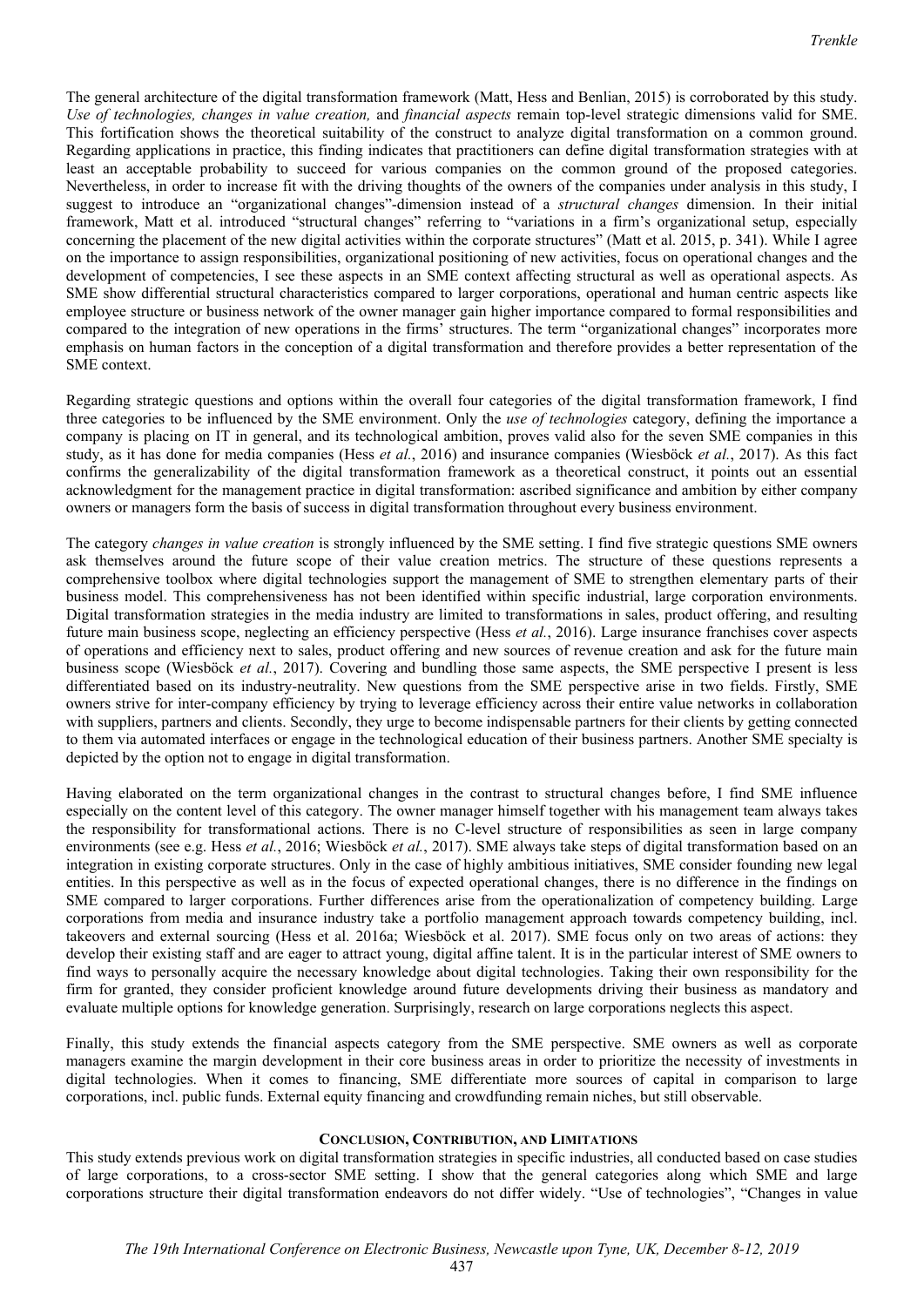creation", and "Financial aspects" are useful categories to serve companies of all sizes. The SME perspective adds some options on the detailing level. While large companies additionally focus on structural aspects in their digital transformation, I ascribe the term organizational aspects better fit to the conceptual considerations within SME. The absence of hierarchy between categories points out complexity and multidimensional nature often ascribed to digital transformation.

For the analysis, I have chosen a clearly defined segment of the German economy, covering about one million SME. Collaboration with technology experts of the chamber of skilled crafts guaranteed access to the firms under analysis, yielding reliable and unbiased data. With the number of seven cases, I more than double the sample size of comparable studies in large corporations. Picking up skepticism about external validity of case-based research in general, seven cases out of one million is far from being representative. This study claims transferability to the context of heterogeneous challenges SME face when dealing with explicit or implicit thoughts of strategy development towards digital transformation. There is a need for more research to ascertain whether the findings of this study can be more broadly generalized. Further investigation should focus on whether the questions found can be confirmed within SME different from the skilled crafts sector, including businesses from other countries.

Focusing on examples of successful digital transformation in SME, the emerging patterns must be interpreted within the limitations of a cross-sectional, exploratory research design, particularly its inability to determine directions of causality. Though I used triangulation to find publicly available evidence for the owner manager statements gathered in interviews, it is not clear e.g., whether process efficiency improvements were intended, or whether they can be ascribed to the inventive genius of an individual in combination with a trial-and-error process. Future research might analyze digital transformation from a longitudinal, process-oriented standpoint or incorporate management control systems research to find out whether success in digital transformation endeavors is controllable. The results of the present study can also serve as a promising point of departure to investigate the mid to long-term (non-)financial benefits from digital transformation. Based on observations during my visits at the companies' facilities I speculate that leaders in terms of technology absorption tend to be successful also in economic terms. Nevertheless, publicly available data was not sufficient to provide any assertion on that topic. Digital transformation is a long and multilayered development with many outside and inside variables SME owners must

consider. The given results aim to support SME owners and managers to motivate themselves and their staff to get inclination and inspiration for a productive way to deal with digital opportunities. By addressing this issue with a structured approach, results shall help to overcome obstacles, avoid mistakes and therefore perpetuate businesses.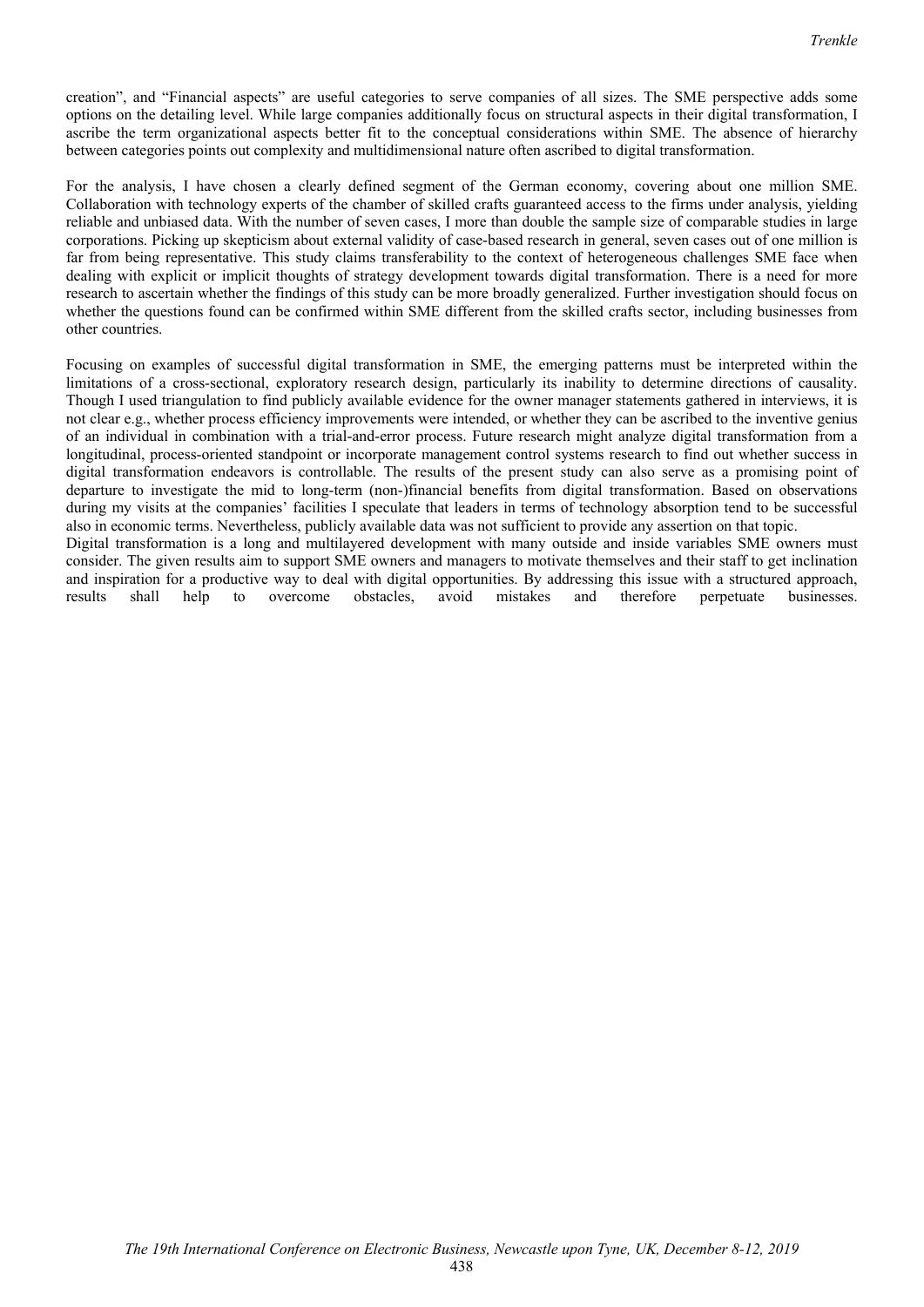#### **REFERENCES**

- Bharadwaj, A. *et al.* (2013) 'Digital Business Strategy: Toward a next generation of insights', *MIS Quarterly*, 37(2), pp. 471– 482.
- Bowersox, D. J., Closs, D. J. and Drayer, R. W. (2005) 'The Digital Transformation: Technology and Beyond', *Supply Chain Management Review*, 9(1), pp. 22–29.
- Campbell, J. L. *et al.* (2013) 'Coding In-depth Semistructured Interviews: Problems of Unitization and Intercoder Reliability and Agreement', *Sociological Methods and Research*, 42(3), pp. 294–320. doi: 10.1177/0049124113500475.
- Carney, M. (2005) 'Corporate governance and competitive advantage in family-controlled firms', *Entrepreneurship Theory & Practice*, 29(3), pp. 249–265. doi: 10.1111/etap.12080.
- Downes, L. and Nunes, P. F. (2013) 'Big-bang disruption', *Harvard Busines Review*, 91(3), pp. 44–56.
- European Commision (2015) 'User guide to the SME Definition', *User guide to the SME Definition*, pp. 1–60. doi: 10.2873/782201.
- Fitzgerald, M. *et al.* (2013) *Embracing Digital Technology: A New Strategic Imperative*, *MIT Sloan Management Review*. doi: 10.1057/palgrave.ejis.3000650.
- Gimpel, H. and Röglinger, M. (2015) *Digital Transformation: Changes and Chances Insights based on an Empirical Study.* Augsburg/Bayreuth.
- Grover, V. and Kohli, R. (2013) 'Revealing Your Hand: Caveats in Implementing Digital Business Strategy', *MIS Quarterly*, 37(2), pp. 655–663. doi: https://dl.acm.org/citation.cfm?id=2535679.
- Hansen, R. and Sia, S. K. (2015) 'Hummel's Digital Transformation Toward Omnichannel Retailing: Key Lessons Learned', *MIS Quarterly Executive*, 14(2), pp. 51–66.
- Henderson, J. C. and Venkatraman, N. (1993) 'Strategic alignment: Leveraging information technology for transforming organizations', *IBM Systems Journal*, 38(1), pp. 4–16.
- Henriette, E., Feki, M. and Boughzala, I. (2015) 'The Shape of Digital Transformation: A Systematic Literature Review', in *Mediterranean Conference on Information Systems (MCIS) Proceedings*. Samos, Greece, pp. 1–13.
- Hess, T. *et al.* (2016) 'Options for Formulating a Digital Transformation Strategy', *MIS Quarterly Executive*, 15(2), pp. 123– 139. doi: 10.1108/10878571211209314.
- Hussin, H., King, M. and Cragg, P. (2002) 'IT alignment in small firms', *European Journal of Information Systems*, 11(2), pp. 108–127. doi: 10.1057/palgrave/ejis/3000422.
- Kane, G. C. *et al.* (2015) 'Strategy, Not Technology, Drives Digital Transformation', *MIT Sloan Management Review*. doi: http://www2.deloitte.com/content/dam/Deloitte/cn/Documents/technology-media-telecommunications/deloitte-cn-tmtstrategy-not-technology-drive-digital-transformation-en-150930.pdf.
- Karimi, J. and Walter, Z. (2015) 'The role of dynamic capabilities in responding to digital disruption: A factor-based study of the newspaper industry', *Journal of Management Information Systems*, 32(1), pp. 39–81. doi: 10.1080/07421222.2015.1029380.
- Lucas, H. C. *et al.* (2013) 'Impactful research on transformational information technology: an opportunity to inform new audiences', *MIS Quarterly*, 37(2), pp. 371–382.
- Main, A., Lamm, B. and McCormack, D. (2018) 'What Boards Need to Know About Digital Transformation.', *Corporate Governance Advisor*, 26(1), pp. 18–22. Available at:
- http://search.ebscohost.com/login.aspx?direct=true&db=bth&AN=127104673&site=ehost-live&scope=site.
- Matt, C., Hess, T. and Benlian, A. (2015) 'Digital Transformation Strategies', *Business and Information Systems Engineering*. Springer Fachmedien Wiesbaden, 57(5), pp. 339–343. doi: 10.1007/s12599-015-0401-5.
- McDonald, M. P. (2012) *Digital Strategy Does Not Equal IT Strategy*, *Harvard Business Review Blog Network*. Available at: https://hbr.org/2012/11/digital-strategy-does-not-equa (Accessed: 1 August 2018).
- Miles, M. B., Huberman, A. M. and Saldaña, J. (2014) *Qualitative Data Analysis A Methods Sourcebook*. 3rd edn. Los Angeles, London, New Dehli, Singapore, Washington DC: SAGE Publications.
- Negroponte, N. (1995) *Being Digital*. New York, NY: Vintage Books.
- Oestreicher-Singer, G. and Zalmanson, L. (2013) 'Content or Community? A Digital Business Strategy for content providers in the social age', *MIS Quarterly*, 37(2), pp. 591–616.
- Øiestad, S. and Bugge, M. M. (2014) 'Digitisation of publishing: Exploration based on existing business models', *Technological Forecasting and Social Change*. Elsevier Inc., 83(1), pp. 54–65. doi: 10.1016/j.techfore.2013.01.010.
- Parviainen, P. *et al.* (2017) 'Tackling the digitalization challenge: how to benefit from digitalization in practice', *International Journal of Information Systems and Project Management*, 5(1), pp. 63–77. doi: 10.12821/ijispm050104.
- Riasanow, T. *et al.* (2018) *Clarifying the Notion of Digital Transformation in IS Literature : A Comparison of Organizational Change Philosophies*. Available at: https://ssrn.com/abstract=3072318.
- El Sawy, O. A. *et al.* (2016) 'How Lego Built the Foundations and Enterprise Capabilities for Digital Leadership', *MIS Quarterly Executive*, 15(2), pp. 1–17.
- Tilson, D., Lyytinen, K. and Sørensen, C. (2010) 'Digital infrastructures: The missing IS research agenda', *Information Systems Research*, 21(4), pp. 748–759. doi: 10.1287/isre.1100.0318.
- Wiesböck, F. *et al.* (2017) 'How Management in the German Insurance Industry Can Handle Digital Transformation'. Available at: www.wim.bwl.lmu.de (Accessed: 2 February 2018).
- Yin, R. K. (2014) *Case Study Research: Design and Methods*, *Sage Publications*. doi: 10.1097/FCH.0b013e31822dda9e. (\*Full reference list is available upon request from the corresponding author.)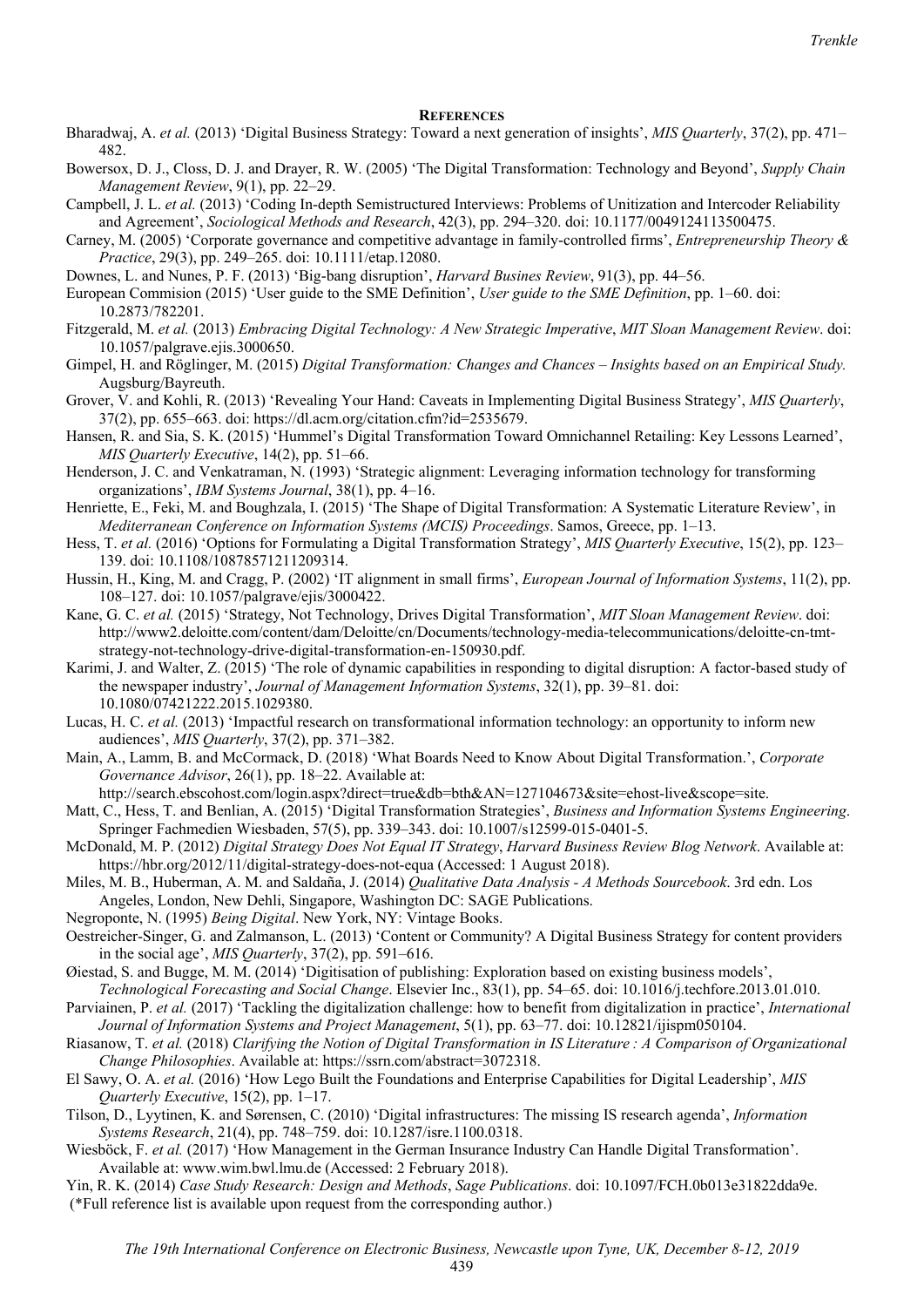## Appendix 1: Digital transformation strategy – Use of Technologies

| Strategic<br><b>Dimension</b> | <b>Strategic Question</b>                                                        | Strategic<br>Option | <b>Description</b>                                                            |   |   |              | $A \mid B \mid C \mid D \mid E$ |   | F G         | <b>Highlighting Examples</b>                                                                                                                                                                                                    |
|-------------------------------|----------------------------------------------------------------------------------|---------------------|-------------------------------------------------------------------------------|---|---|--------------|---------------------------------|---|-------------|---------------------------------------------------------------------------------------------------------------------------------------------------------------------------------------------------------------------------------|
|                               | How significant is Enabler<br>your firm's IT to<br>achieving strategic<br>goals? |                     | IT is an enabler of strategic goals                                           |   | x | $\mathbf{x}$ | $\mathbf{x}$                    |   |             | B: Digital technologies lead to cheaper products at higher quality.<br>x D: We always think from the clients' perspective [] and actively foster their technological<br>advancements                                            |
|                               |                                                                                  | Supporter           | IT is seen as a support function to<br>reach strategic goals                  | v |   |              | x                               | x | $\mathbf x$ | A: Digital transformation is mandatory. Without digital processes, we would be out of the<br>market.<br>F: We see digital transformation just as a measure to save costs and lighten our processes                              |
| Use of<br>technologies        | How ambitious is                                                                 | Innovator           | The firm is at the forefront of<br>innovating new technologies                |   |   |              |                                 |   |             | B: If we are not on the forefront of innovation, our partners are not interested in a<br>x cooperation anymore.<br>G: The question was what could we do with circuit boards; why not put them into clothes?                     |
|                               | your firm's approach<br>to new digital<br>technologies?                          | Early adopter       | The firm actively looks for<br>opportunities to implement new<br>technologies | x |   | X            | x                               |   |             | A: We already started using CAD-programs in the year 2000, when this was far from<br>standard. Same with CNC production machines.<br>C: We saw that this technology will become standard - so why not be among the first users? |
|                               |                                                                                  | Follower            | The firm relies on well-established<br>solutions                              |   |   |              |                                 |   | x           | F: We include digital part tracking systems, if our clients want it; not because we consider it<br>necessary.                                                                                                                   |

## Appendix 2.1: Digital transformation strategy – Changes in Value Creation (1/2)

| Strategic<br><b>Dimension</b>   | <b>Strategic Question</b>                            | Strategic<br>Option                                          | <b>Description</b>                                                                                           | $\mathbf A$ | $\bf{B}$    | $\mathbf{C}$ | $\mathbf D$  | ${\bf E}$   | $\mathbf F$ | $\mathbf G$  | <b>Highlighting Examples</b>                                                                                                                                                                                                                                                                                             |
|---------------------------------|------------------------------------------------------|--------------------------------------------------------------|--------------------------------------------------------------------------------------------------------------|-------------|-------------|--------------|--------------|-------------|-------------|--------------|--------------------------------------------------------------------------------------------------------------------------------------------------------------------------------------------------------------------------------------------------------------------------------------------------------------------------|
|                                 |                                                      | on website or in<br>social media                             | Present products Company uses website and/or<br>social media as a digital<br>showroom                        | $\mathbf x$ |             | $\mathbf x$  | $\mathbf x$  | $\mathbf x$ | $\mathbf x$ | $\mathbf{x}$ | A: Three years ago, we decided to set up a new website. Today we have an enormous<br>digital interaction with our clients.<br>F: It is so easy to show pictures that are seen by clients, who decide "I want the same".                                                                                                  |
|                                 | How can your firm<br>digitally leverage              | Establish web<br>shop                                        | Sell products via own or platform-<br>based web shop                                                         |             |             |              | $\mathbf x$  | $\mathbf x$ | $\mathbf x$ |              | D: We are engaged in the establishment of a sole B2B solutions platform where customers<br>order system components as a package.<br>E: We are only selling our products online, there is no offline purchasing.                                                                                                          |
|                                 | sales?                                               | Engage in<br>SEO/SEM                                         | Company uses SEO/SEM for<br>marketing purpose                                                                | $\mathbf x$ |             |              | $\mathbf x$  | $\mathbf x$ | $\mathbf x$ |              | A: We reduced our marketing budget by 80% with replacing printed products by a<br>structured, self-administered SEO/SEM approach<br>E: With a little creativity, we manage SEO/SEM successfully without great financial effort                                                                                           |
|                                 |                                                      | Communicate<br>with customers<br>online                      | Company wants to enter a mutual<br>dialogue with the customer, using<br>website or social platforms          | $\mathbf X$ |             |              | $\mathbf x$  |             | $\mathbf x$ |              | A: We see many product requests coming in via our Website. The dialogue via digital<br>channels gets more and more intense.<br>D: In an international context, business oriented social media is the best option to start<br>relationships with new partners and customers.                                              |
|                                 | How can your firm<br>adapt its product<br>portfolio? | Fully digital<br>products                                    | Sell elaborate digital<br>design/production plans or<br>software tools                                       | $\mathbf x$ |             |              |              |             |             |              | A: Many people made us do the design and then went away to have it realized by a<br>competitor, causing loss via wasted time for us. Now we are selling the digital planning and<br>design of our product, independently from the realization, wo we do not have to care<br>whether we get the final order or not.       |
| Changes in<br>value<br>creation |                                                      | Production<br>techniques/<br>patent usage                    | Sell innovative, patented<br>production techniques                                                           |             | $\mathbf x$ |              |              |             |             |              | B: We developed this utility model some time ago. Now a US industrial corporation is<br>using it and I am participating in their turnover at 5%.                                                                                                                                                                         |
|                                 |                                                      | Individua-<br>lization                                       | Digitally enabled customization<br>via design or functionality                                               | x           | x           |              | $\mathbf x$  | $\mathbf x$ |             | x            | B: We are best in the interpretation of x-ray and other digital pictures. For every implant,<br>we can deliver an individual drilling template.<br>E: As craftsmen, we are used to lot size 1; digital techniques enable us to realize it<br>efficiently at higher scale.                                                |
| (1/2)                           |                                                      | Standardization                                              | Automated production where<br>customers do not value manually<br>enabled individualization                   | $\mathbf x$ |             |              |              | $\mathbf x$ |             |              | A: Clients do not care about plug drill holes, so in NC production we standardize it.<br>E: Our whole business model is focused on products with low complexity, so we only have.<br>to alternate design and size.                                                                                                       |
|                                 |                                                      | Reduce manual<br>tasks                                       | Realize speed advantages of<br>automated production vs. Manual<br>production                                 | $\mathbf x$ | X           | $\mathbf x$  | x            | $\mathbf x$ | $\mathbf x$ | x            | B: We have clients all over Germany; they just send us the data and we start production<br>without necessity of manual modelling.<br>F: We invested in the latest robot technology for reducing manual work steps.                                                                                                       |
|                                 | How can your firm<br>increase the                    | Superior quality<br>of goods/<br>services                    | Reduce trash, reduce processing<br>time                                                                      | $\mathbf x$ | x           | $\mathbf x$  | $\mathbf x$  | $\mathbf x$ | $\mathbf x$ | $\mathbf x$  | C: We maintenance and resulting down time of our clients at a much more detailed based<br>on data from our automated database.<br>D: Automated troubleshooting & control steps reduce the human factor as source of failure.                                                                                             |
|                                 |                                                      | Shift effort from<br>operations to<br>production<br>planning | Centralize NC-programming<br>efforts in production                                                           | $\mathbf x$ | x           | x            | $\mathbf x$  | $\mathbf x$ | $\mathbf x$ | x            | A: We shift time towards preparation of production and client advisory; but production<br>itself and assembly work much faster.<br>E: All stations of production are computerized. Based on the data of our web configurator,<br>we send the production program to all machines.                                         |
|                                 | efficiency of its<br>processes?                      | Use data for<br>process<br>optimization                      | ERP, operational data collection,<br>one-click-feedback                                                      |             |             | x            | $\mathbf{x}$ |             |             |              | C: Our products have Ethernet interfaces, enabling us to offer remote service, and to<br>improve products, production & assembly processes constantly.<br>D: We use web-based ERP and other software for process optimization.                                                                                           |
|                                 |                                                      | Increase speed<br>in communica-<br>tion                      | Use digital tools (cloud access to<br>databases, platforms, route<br>planning) for internal<br>communication |             |             | $\mathbf x$  | X            |             |             | x            | C: Our staff is away from the office for weeks. Via cloud access, they do time recording<br>constantly, which enables us to send invoices within 1-2 weeks.<br>D: We have a lot of knowledge within the company; emails are often deleted without being<br>read, so we use a platform for sustainable knowledge sharing. |
|                                 |                                                      | Employ lower<br>skilled people in<br>production              | Reduce average wages in<br>production                                                                        | $\mathbf x$ |             |              |              |             |             |              | A: With our digitized production processes, already an apprentice can build a full-fledged<br>wardrobe.                                                                                                                                                                                                                  |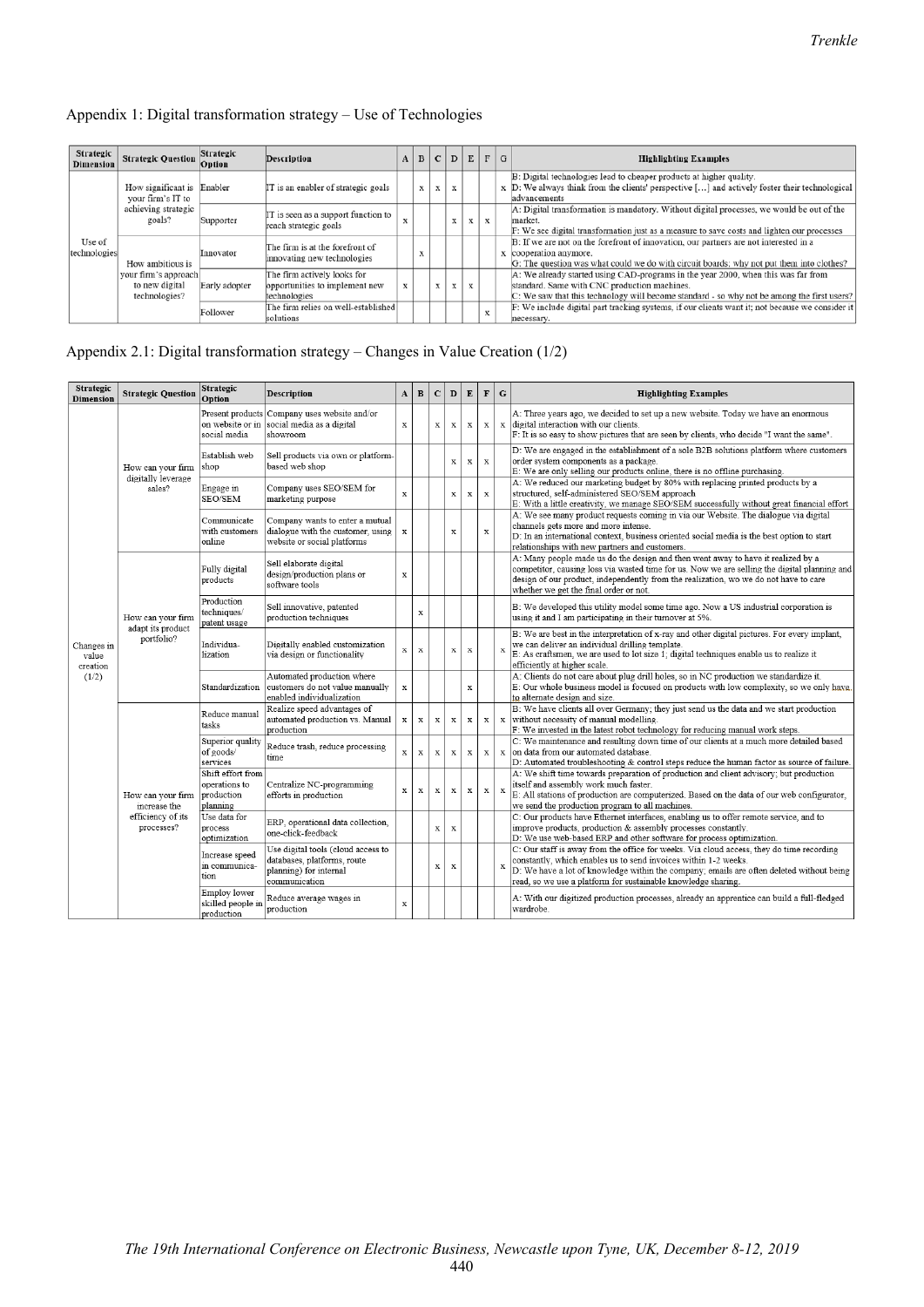## Appendix 2.2: Digital transformation strategy – Changes in Value Creation (2/2)

| Strategic<br><b>Dimension</b>   | <b>Strategic Question</b>                                                            | Strategic<br>Option                                          | <b>Description</b>                                                                                                                                                                                           | $\bf{A}$     | $\mathbf{B}$ | $\mathbf{C}$ | $\mathbf{D}$ | E            | $\mathbf F$  | $\mathbf G$  | <b>Highlighting Examples</b>                                                                                                                                                                                                                                         |
|---------------------------------|--------------------------------------------------------------------------------------|--------------------------------------------------------------|--------------------------------------------------------------------------------------------------------------------------------------------------------------------------------------------------------------|--------------|--------------|--------------|--------------|--------------|--------------|--------------|----------------------------------------------------------------------------------------------------------------------------------------------------------------------------------------------------------------------------------------------------------------------|
|                                 |                                                                                      | Outsourcing in<br>production                                 | Efficient allocation of<br>technological production<br>capabilities across value chain,<br>e.g. focus on production of<br>selected goods, preliminary<br>production steps, or design and<br>on-site assembly | X            | $\mathbf{x}$ |              |              | $\mathbf x$  |              |              | A: Suppliers do windows and doors today.<br>B: For other laboratories, we do the milling, because they to not own the necessary<br>machinery.<br>E: Competitors have become clients.                                                                                 |
|                                 | How can your firm<br>leverage efficiency<br>across its value                         | Outsourcing of<br>program-<br>ming/IT                        | self-explanatory, incl. IT<br>conceptualization                                                                                                                                                              | x            | x            | x            | x            | $\mathbf{x}$ | $\mathbf{x}$ | $\mathbf x$  | B: Our management software is developed and hosted by a partner company, who works<br>for other craft businesses as well<br>E: For IT conceptualization and programming we work in tight relation with a partner.                                                    |
|                                 | network?                                                                             | Use standard<br>interfaces for<br>automated data<br>exchange | Automated ex-change of product<br>or process data between company.<br>suppliers, or customers                                                                                                                |              |              | X            | $\mathbf x$  |              |              |              | C: Our electronic machine plans can be integrated in customers' production planning tools.<br>D: We use EDI interfaces to our important customers, so they can place orders directly into<br>our order management tools.                                             |
| Changes in<br>value<br>creation |                                                                                      | Technological<br>education of<br>business<br>partners        | Tight interaction between<br>company and key business<br>partners for joint digital progress                                                                                                                 |              | $\bf{x}$     |              |              |              |              | $\mathbf x$  | B: We offer apprenticeships for future dentists, so they understand what we do and why we<br>do it.<br>G: At the beginning, we were just involved in projects for sewing. Now we have the<br>knowledge on technology, so we teach the engineers in team works.       |
| (2/2)                           |                                                                                      | Never with<br>regard <sub>to</sub><br>communication          | Communication to customers or<br>partners via website, email, social<br>media etc.                                                                                                                           | $\mathbf{x}$ | $\mathbf x$  | x            | X            | x            | $\mathbf{x}$ | x            | B: One click - and insurance companies and doctors receive the correct data set based on<br>our own production data<br>E: Amazon et al. set the standards - we need to keep in touch with our customers, updating<br>them on their order progress                    |
|                                 | Where is it an option production<br>not to engage in<br>digital trans-<br>formation? | Never in                                                     | Digital production technology                                                                                                                                                                                | x            | $\mathbf{x}$ |              |              | x            | x            | $\mathbf{x}$ | A: For us as a production-oriented enterprise, digitalization in production is necessary;<br>otherwise, we cannot stay competitive.<br>F: Digital supported cutting becomes the new industry standard, we have to stay<br>competitive.                               |
|                                 |                                                                                      | In case of<br>negative<br>economics                          | Proven economic disadvantages<br>(incl. high risk of knowledge<br>theft) or no impact of digital<br>technology on craft                                                                                      | x            | X            |              |              |              | $\mathbf x$  | X            | A: Especially if you are a small business, you have evaluate carefully potential benefits of<br>digital technologies.<br>F: If I put digital cutting data in the hands of unreliable foreign production partners, there is<br>a high risk of my data getting stolen. |
|                                 |                                                                                      | In case of<br>customer<br>requirements                       | Customers require paper-based<br>exchange of information, e.g. due<br>to missing interfaces or not<br>suitable processes                                                                                     |              | x            |              | $\mathbf x$  |              |              |              | B: We send an electronic invoice, but our customers call and say: Please, we need a paper-<br>based invoice with the delivery note.<br>D: Digital invoicing technically is not a problem, but some customers require it for<br>documentation reasons.                |

## Appendix 3: Digital transformation strategy – Organizational Changes

| Strategic<br><b>Dimension</b>  | <b>Strategic Question</b>                                       | Strategic<br>Option                              | <b>Description</b>                                                                                        | A            | $\bf{B}$    | $\mathbf C$  | D            | ${\bf E}$    | $\mathbf F$  | $\mathbf G$  | <b>Highlighting Examples</b>                                                                                                                                                                                                                                                                             |
|--------------------------------|-----------------------------------------------------------------|--------------------------------------------------|-----------------------------------------------------------------------------------------------------------|--------------|-------------|--------------|--------------|--------------|--------------|--------------|----------------------------------------------------------------------------------------------------------------------------------------------------------------------------------------------------------------------------------------------------------------------------------------------------------|
|                                | Who is in charge of<br>the digital<br>transformation            | Joint<br>responsibility of<br>management<br>team | Management team as a whole                                                                                | x            | $\mathbf x$ | $\mathbf x$  | $\mathbf{x}$ | $\mathbf x$  | $\mathbf x$  |              | A: We have separated responsibilities among the management, but decisions for<br>transforming actions we always take together.<br>C: There is a technical director in charge of technological developments, but strategic<br>decisions are taken among the whole management team.                        |
|                                | endeavor?                                                       | Owner manager                                    | Owner manager of company                                                                                  |              |             |              |              |              |              | $\mathbf x$  | G: I am the one responsible for digital transformation. The others are not interested in these<br>topics.                                                                                                                                                                                                |
|                                | Do you plan to<br>integrate new<br>operations into              | Integrated                                       | Digital operations are fully<br>integrated into an organization's<br>current structures - default setting | x            | $\bf{x}$    | $\mathbf x$  | $\mathbf{x}$ | $\mathbf x$  | $\mathbf x$  | $\mathbf x$  | A-F: The legal entity structure is determined by other considerations than digital<br>advancements                                                                                                                                                                                                       |
|                                | existing structures or<br>create separate<br>entities?          | Separated                                        | Digital operations are<br>implemented separately from the<br>core business                                |              | (x)         |              |              |              |              | $\bar{x}$    | G: We are just about to found a separate entity for our technology topics; especially from a<br>liability perspective there is no alternative.<br>(B): We have some developments in our pipeline. Maybe one day we will found a separate<br>entity for their realization.                                |
|                                |                                                                 | <b>Business</b><br>Processes                     | Improvement of business<br>processes                                                                      | $\mathbf{x}$ | $\mathbf x$ | $\mathbf x$  | $\mathbf{x}$ | $\mathbf{x}$ | $\mathbf x$  | $\mathbf x$  | B: Costs are lower; quality is higher with increasing use f digital production techniques.<br>D: There are still so many processes involving paper and manual actions that can be<br>digitally optimized.                                                                                                |
|                                | What types of<br>operational changes<br>do you expect?          | Skills                                           | A new set of skills based on<br>digital technologies                                                      |              | X           | $\mathbf x$  | $\mathbf{x}$ | $\mathbf{x}$ | $\mathbf x$  |              | D: The usage of digital communication tools becomes mandatory; it must enclose non-<br>digital as well as digital natives.<br>F: The orchestration of sales via digital platforms, using digital CRM, will require other<br>profiles than our current sales force.                                       |
|                                |                                                                 | Products and<br>services                         | Changed products and services                                                                             | x            | $\mathbf x$ | $\mathbf{x}$ |              | $\mathbf x$  |              |              | A: Clients' expectation increased due to exploding numbers of design & functional options.<br>B: The handling of many new materials is enabled via digital production techniques.                                                                                                                        |
| Organi-<br>zational<br>changes | How can your firm<br>realize a necessary<br>employee structure? | Develop<br>existing staff                        | Foster employee's general<br>willingness to develop additional<br>knowledge                               | $\mathbf x$  | $\mathbf x$ | $\mathbf x$  | $\mathbf x$  | $\mathbf x$  | $\mathbf x$  |              | A: Our staff acquires relevant competencies via education, mainly by the manufacturers of<br>our machinery.<br>D: The advent of digital technologies does not necessarily require new people; but some<br>activities are added to existing jobs, becoming daily routine.                                 |
|                                |                                                                 | Attract young/<br>digital affine<br>employees    | Attract young employees to adapt<br>digital technology - also without<br>formal qualification             | $\mathbf x$  | $\bf x$     | $\mathbf x$  | $\mathbf x$  | $\mathbf x$  |              | $\mathbf{x}$ | B: We do many things in an individual way, so digital affinity and curiosity are more<br>important than traditional, manual proficiency.<br>C: External expertise helps analyzing own habits and find innovative solution.                                                                               |
|                                |                                                                 | Regular<br>feedback from<br>staff                | Self-explaining                                                                                           |              |             | $\mathbf x$  |              | $\mathbf x$  |              |              | C: We sit together once a month and discuss opportunities for improvements; the people<br>who work outside in the field have good ideas.<br>E: Our team meets weakly and we collect ideas, besides giving feedback and discussing<br>other topics of importance.                                         |
|                                | How can you<br>personally acquire                               | Professional<br>associations                     | Chamber of skilled crafts, guilds,<br>etc.                                                                | $\mathbf x$  | $\mathbf x$ | $\mathbf x$  | $\mathbf x$  | $\mathbf x$  | $\mathbf x$  | X            | A: Companies organized in guilds typically are well informed on future developments, via<br>information materials, training courses, etc.<br>A-G: Technology experts of the chamber of skilled crafts help us, e.g. regarding public<br>funding options, patent handling, events on digital topics, etc. |
|                                | necessary<br>competencies and<br>inspiration?                   | Experience<br>exchange<br>groups                 | Voluntary networks with other<br>company owners from same<br>industrial background                        | $\mathbf x$  |             | $\mathbf x$  |              |              |              |              | A: We visit operating sites of the involved partners twice a year, and see how machines and<br>programs work, and get inspiration.<br>C: It is a group of machine tool manufacturers. We sit together and sometimes I get inspired<br>for new products.                                                  |
|                                |                                                                 | Visit trade fairs                                | Self-explaining                                                                                           | x            | X           |              | $\mathbf x$  | $\mathbf x$  |              |              | A: Sometimes we see a new machine on a fair and think what we can do with it.<br>B: It is important to visit some fairs, look around and talk to people on opportunities and<br>market developments.                                                                                                     |
|                                |                                                                 | Vertical<br>network                              | Voluntary networks across<br>industries, incl. practitioners and<br>scholars                              |              | $\mathbf x$ |              | x            |              | $\mathbf{x}$ | x            | D: For research and development we work in some university projects.<br>F: We just developed a new product cooperating with a scientific research institute.                                                                                                                                             |